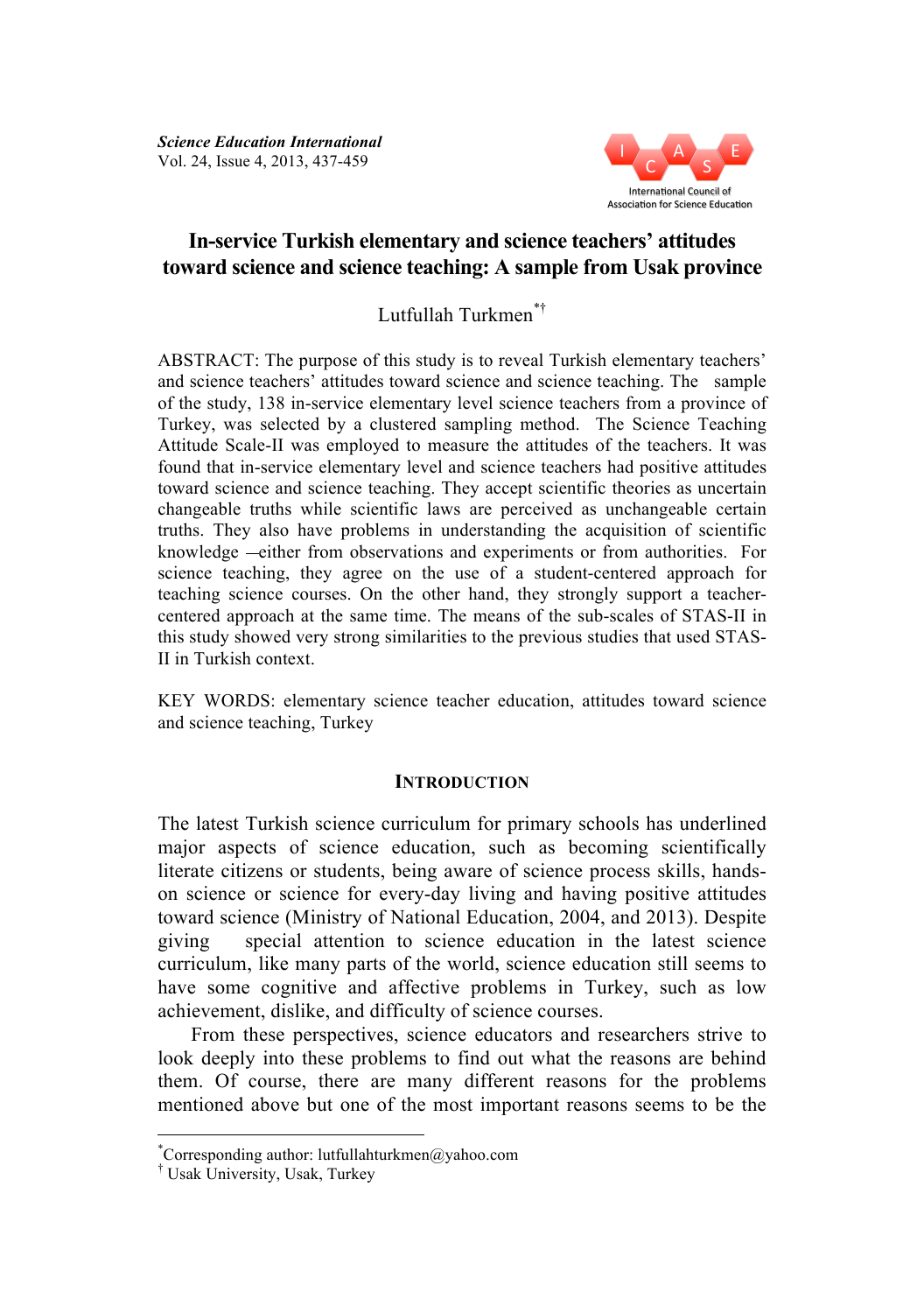students' low interest and negative attitudes toward science courses (Jelinek, 1998). Haladyna, Olsen and Shaughnessy (1982) and Rodrigues, Jindal-Snape and Snape (2011) mentioned that students' feelings toward science courses, students' decisions about their future career choices, and students' achievement in science courses were correlated with their attitudes toward science. The studies of Oliver & Simpson, 1988 and Shriley, 1990 support these findings that attitudes toward science are one of the strongest predictors of students' achievement in science.

Attitudinal studies on science have emphasized four main areas. The first main area includes elementary, middle, and high school students' attitudes toward science, cross-sectional studies, the effects of science courses, special science field experience, visits to science related areas (Jarvis & Pell, 2004); and the trends over time during school years from the beginning grade levels through to graduation (Gibson & Chase, 2002). The second main area encompasses the studies of attitudes of college students who are in an elementary or science education area, of preservice elementary or science teachers, and of in-service elementary and science teachers toward science as well as science teaching (Ediger, 2001; McGinnis & Parker, 1999; Turkmen, 2002a). Studies in the third main area compare attitudes of students and teachers from different countries toward science (Ye, Wells, Talkmitt, & Ren, 1998). Finally, the fourth main area is comprised of correlation studies of students' and elementary and science teachers' attitudes toward science and science teaching with factors such as gender, achievement levels, and some socio-economic factors (Weinburgh, 2000).

In science education, it is generally accepted that elementary and science teachers' attitudes toward science and teaching science have an important role due to the influence of teacher characteristics on students. Therefore as a prerequisite to successful teaching, science teachers, preservice science teachers, or science teacher candidates have to understand the nature of science. They also have to be able to convey these aspects of science to their students. Studies show that if science teachers apply the nature of science and improve students' attitudes toward science, students increase their achievement in science courses (Osborne , J., Simon, S. & Collins, S.,2003; Brickhouse, 1992; Bloom, 1989; Friend, 1985; Gabel, 1980; Moore, 1973; Moore & Foy, 1997; Munby, 1983). Even today, in many schools, the teaching of facts and related concepts is the characteristic of science teaching. As indicated in National Research Council (1996), science teachers need to include the scientific attitudes, and the nature of science and increase students' positive attitudes toward science so that as science educators or teachers, we can foster scientifically literate citizens who apply and connect basic science concepts into their daily life or who can coordinate science, technology, and society (Turkmen, 2008). Our century is and will be an information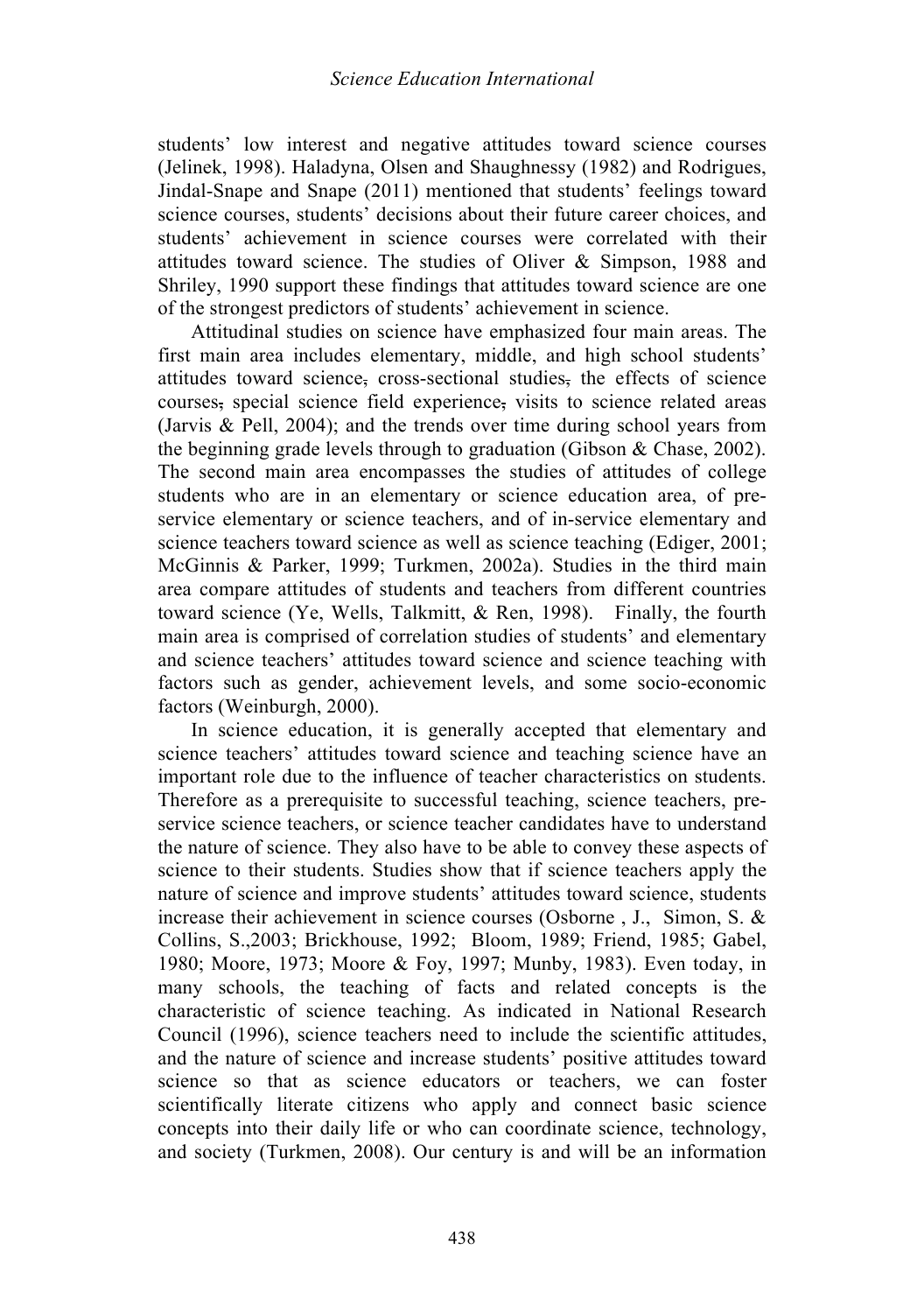and technology age. If we are unaware of scientific concepts, we will not be apart of competing with others or surviving in the next century (Koballa & Crawley, 1985). That is why in science education and science teacher preparation, increasing positive attitudes toward science and understanding and possessing scientific attitudes are important for science teacher candidates. In developing countries, like Turkey, emphasizing teaching science (general science, biology, physics, chemistry, and earth science); understanding the nature of science; possessing scientific attitudes; and positively changing students' attitudes toward science are important for everyone, especially for the young and the next generation.

Recently, there have been a number of studies concerning some international aspects of attitudes toward science but mostly they are comparisons of US and Chinese high school and college students' attitudes toward science. These studies found more differences based on the nationality than grade levels and gender (Rodrigues, Jindal-Snape and Snape, 2011; Lee 1993; Sensales and Greenfield,1995; Staver and Wang and Staver, 1997; Ye etal. 1998). On the other hand, it is easily seen that there is a lack of studies dealing with elementary school teachers and teacher candidates' attitudes toward science and science teaching in the other parts of the world (Turkmen, 2007). At this point, studies of attitudes toward science should be extended to the other countries with the different aspects of attitudes toward science. It is also received that it is more than a necessity to conduct this kind of research.

Two major studies about Turkish science and elementary students' attitudes toward science and science teaching were conducted by Turkmen (2002) and Turkmen (2008). An attitudinal scale "Science Teaching Attitude Scale-II" (STAS-II) developed by Moore & Sutman (1970) and later revised by Moore & Foy (1997) was employed to conduct those studies. Instead of college students' attitudes toward science and science teaching whose majors are science and elementary education, there is a need to conduct research on the attitudinal characteristics of in-service science and elementary teachers in the Turkish context because of the lack of comprehensive studies on the attitudes toward science and science teaching including all of its aspects.

# *The purpose of study*

The purpose of the study is to determine the attitudes of in-service science and elementary teachers toward science and science teaching and compare the findings of previous studies that have used the same scale (STAS-II) in a Turkish context. The reason to choose in-service science and elementary teachers is that currently, science courses have been taught by elementary teachers in elementary schools and science teachers in middle schools in Turkish context.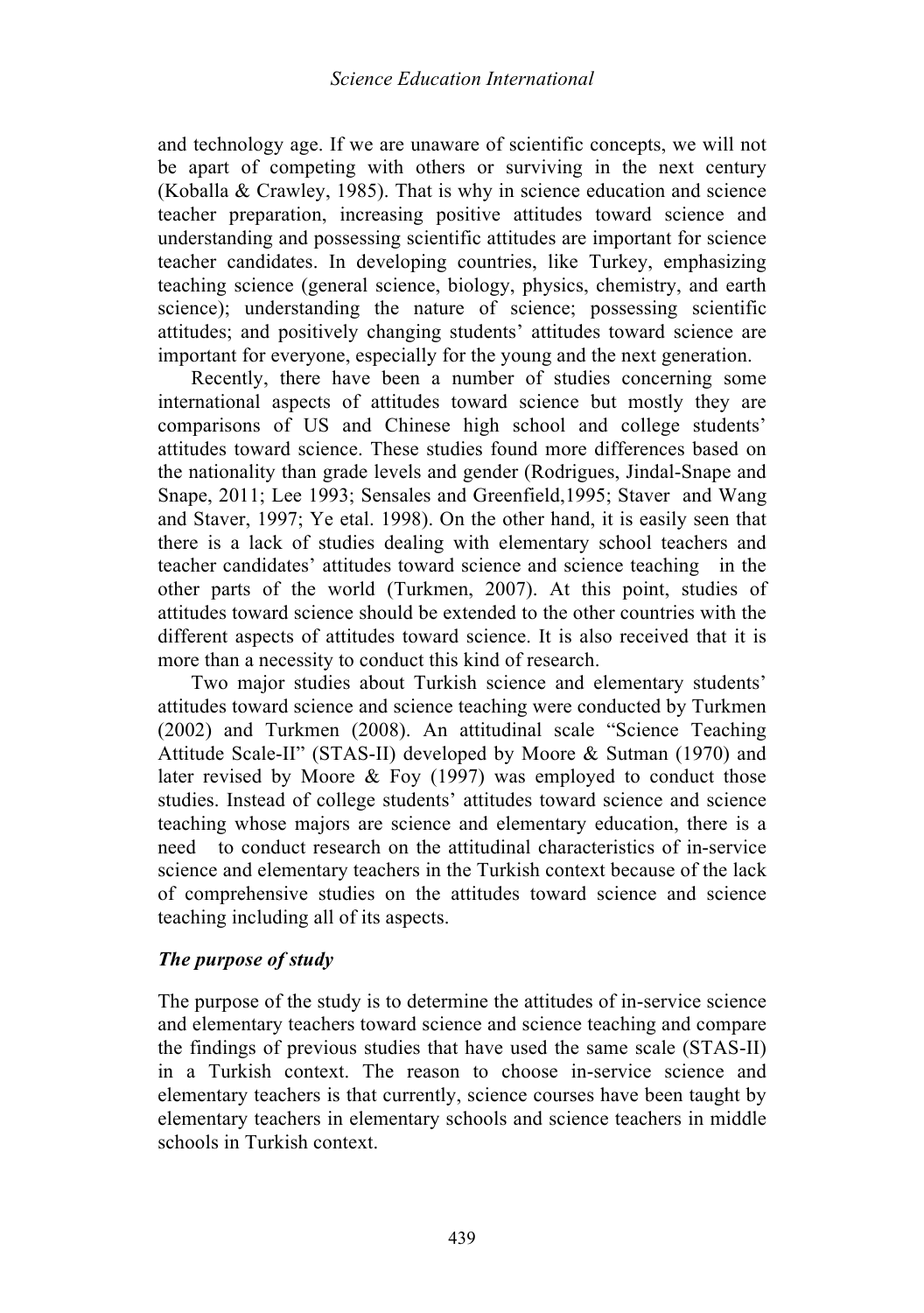The major research questions to be answered in this study are the followings:

- 1. What are the attitudes of in-service science and elementary teachers from a selected province of Turkey toward science and science teaching?
- 2. Do the attitudes toward science and science teaching of in-service science and elementary teachers have statistically significant differences related to the gender, school type that they graduated from, teaching experience, the number of science and science teaching courses taken as students, and the education levels of their parents?
- 3. Do the attitudes toward science and science teaching of in-service science and elementary teachers show any similarities when compared to the previous studies that employed the same attitudinal scale (STAS-II) in a Turkish context?

# **THEORETICAL FRAMEWORK**

Throughout the world, from the elementary schools to colleges, science is one of the major subject studies. Currently, main objectives of science courses can be summarized as fostering scientifically literate people who are capable of using science process skills and who have positive attitudes toward science. For that reason, for more than nine decades, attitudes toward science have been one of the main research areas in science education.

One of the early scales called "A Test for Scientific Attitude." to measure attitudes was developed by Hoff (1933). After the 1960's, the number of tests measuring scientific attitudes and attitudes toward science increased. Some of them were widely used to reveal the attitudes of middle school, high school and college students as well as elementary and science teachers.

In the following years, different scales developed by researchers have begun to be used to measure attitudes related to science and toward science. More (1973) developed one of the most commonly used scales to measure attitude toward science and science teaching called 'Scientific Attitude Inventory' (SAI) and Science Teaching Attitude Inventory (STAI). However, under the criticism of Munby (1983), SAI and STAI were revised and improved by More and Foy (1997). The latest version of STAS-II (Science Teaching Attitude Scale-II) was translated into Turkish in order to use it for measuring Turkish Pre-service Science Teacher Candidates' attitudes toward science and science teaching by Turkmen (1999).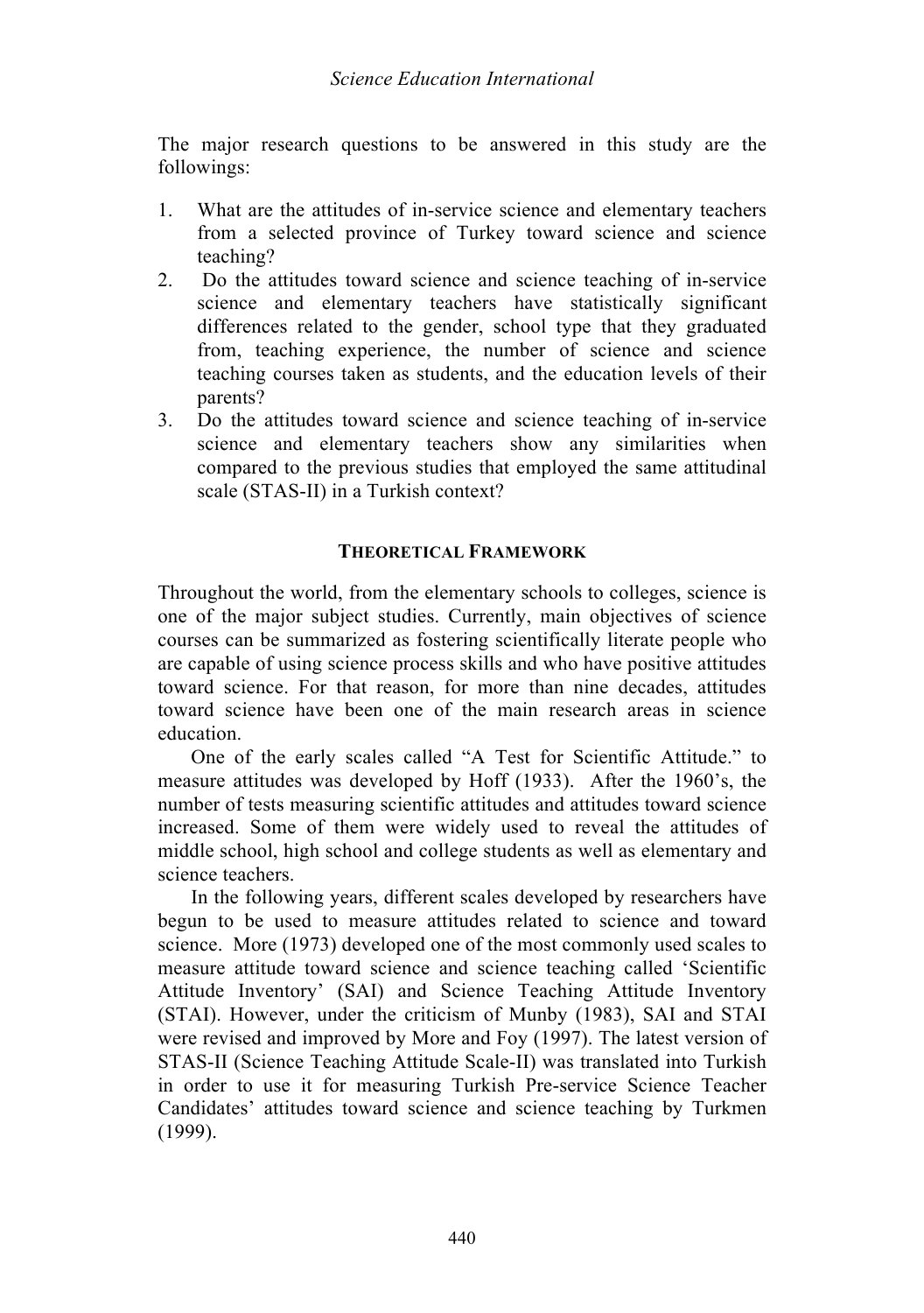### *Some factors related with attitudes toward science*

### *Gender*

Attitudes toward science are shaped by different factors such as ability, motivation, quality of instruction, the content of courses, teachers' personalities, home and school environments, the place students live, race and gender. Gender seems to be one of the important predictors of students' achievement in science learning and attitude toward science (Shamai, 1996; Welch, Welberg, & Fraser, 1986). Gender-related research indicates that boys favor science courses as well as science related jobs such as engineering more than girls (Cavas and others, 2011; Faye, 1997; IAEP, 1992). An international study conducted by the International Assessment of Educational Progress (IAEP) including 20 countries and students from nine to thirteen-year old students found that there was a considerable gap between male and female students for their attitudes toward science and science teaching in the participating countries except for Taiwan and Jordan. In those countries, boys preferred mostly mathematics and physics courses while girls tended to take biology courses (IAEP, 1992; Shibeci, 1984). The same findings have also been in other studies where males had more positive attitudes toward science than girls. According to the report of Weinburgh (2000) and Simpson and Oliver (1985), boys had significantly more positive attitudes than girls among 4000 students studying at grade 6 through 10. Besides, Jones, Howe, & Rua (2000) presented similar results, to indicate that  $6<sup>th</sup>$  grade female students felt science courses were more difficult to understand than male students did. This tendency affected choosing future careers by students which had resulted in 15% of the work force in science related areas being women (Chapman, 1997).

### *Some Socio-Economic Factors*

Other than gender, achievement and grade levels, there are also some factors regarding the relationships of attitudes toward science such as environment, ethnicity and the education level of parents included on the research agendas on the studies of attitudes toward science. Ethnicitylevel studies conducted in the USA illustrate that while generally European-Americans favor science, African-American and Mexican-Americans do not.

In Turkish context, studies conducted by Turkmen (1999), Cavas and others (2011) reported important results among attitudes, career choices and some socio-economic factors. Turkish science teacher candidates' attitudes toward science and science teaching show no significant relations based upon some socio-economic factors, such as the education level of the parents and the income levels of their families. However, there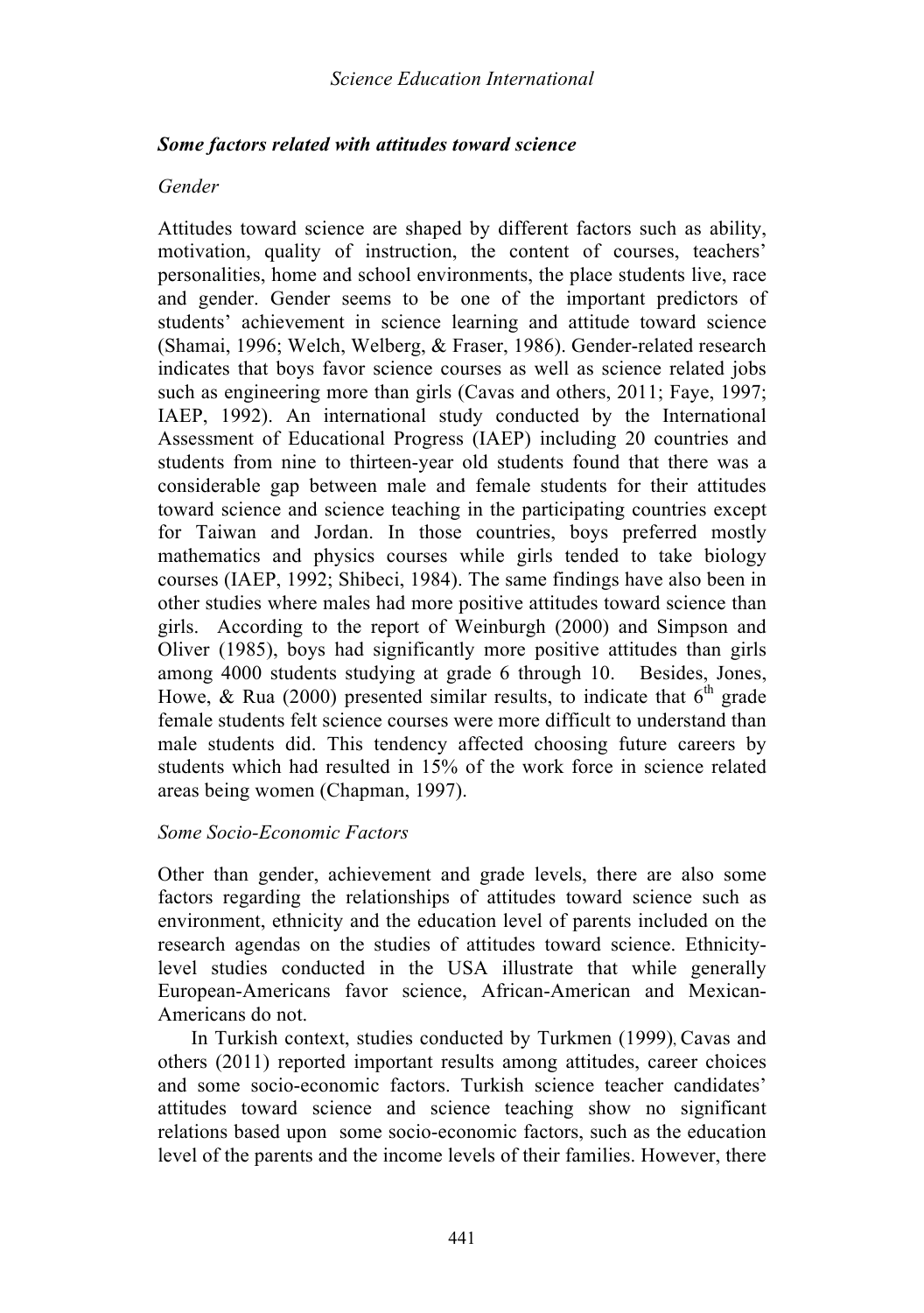is a tendency that students' attitudes toward science seem to be more positive than the others when the level of education and the economic income levels of their parents increase. This point could be considered as an indirect environmental effect on attitudes toward science.

#### *Studies concerning attitudes toward science teaching*

Investigating the science teaching attitudes of the teachers who are responsible for teaching science in schools is important because the importance of promoting and developing students' attitudes toward science is crucial. Studies try to examine how teachers' attitudes have effects on students' interest, achievement, and attitudes toward science. General belief about the attitudes of teaching is that if teachers hold positive attitudes toward the teaching of a field or course, these positive attitudes have an impact on their ways of teaching. Positive attitudes also increase their motivation and enthusiasm for teaching (Pigge & Marso, 1997). Studies conducted on pre-service teachers or teacher candidates indicated that if student teachers have high grades and positive attitudes, they want to enter teaching area early (Villeme & Hall, 1980). The findings of Ramsay & Ransley (1986) support the idea that teachers with positive attitudes also influence student achievement. Other studies related to attitudes toward teaching in particular toward science teaching, have been concerned with the effect of science teaching method courses, science courses, student teaching experiences, longitudinal the differences of attitudes toward teaching across the grade levels (Ateaq, 1995; Gabel, 1980). Moore (1975) investigated another aspect of attitude toward science teaching that whether particular science teaching methods courses as a summer workshop for elementary school teachers, had any effect. The results have indicated that some particular science teaching courses had increased attitudes toward science teaching but after a certain time the attitudes retained to the beginning level. Turkish pre-service science teachers' attitudes toward science and science teaching were investigated by Turkmen (1999). He found that pre-service science teachers in Turkey held positive attitudes toward science and science teaching. In another study, pre-service elementary teacher candidates' attitudes toward science and science teaching between freshman and senior years showed no significant difference for a sample coming from an education college of Turkey, in a longitudinal perspective (Turkmen, 2008).

It could easily be seen that attitudinal studies concerning science teaching have mostly focused upon pre-service elementary and science teachers at the college level and not upon in-service teachers holding science teaching duties in the schools. In fact, pre and in service science and elementary school teachers' attitudes toward science and science teaching are not at a satisfactory level from the international perspective. It would be expected that this gap would be filled with the new attitudinal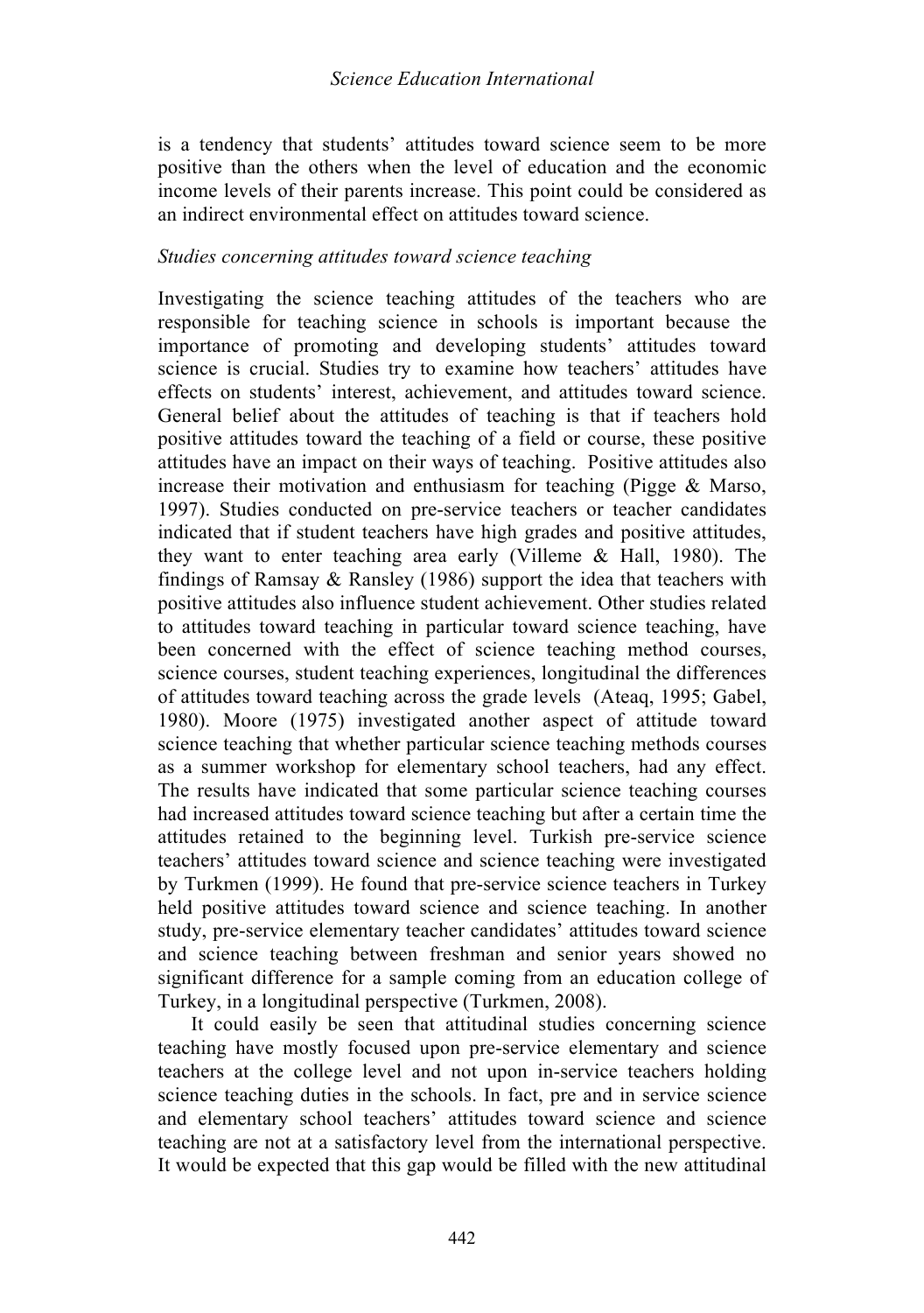studies from the international arena. Therefore, it is important to investigate the attitudes of in-service elementary and science teachers' attitudes toward science as well as science teaching in a Turkish context.

#### **METHOD**

### *Sample*

This study is a cross-sectional design to investigate the attitudes towards science of in-service elementary and science teachers who were currently teaching science courses in primary schools from grades 4 through 8 in the province of Usak, located in the western part of Turkey. The sample for the study consisted of 95 in-service elementary and 38 in-service science teachers who were selected using a clustered sampling method from a population of 350 in-service elementary and 85 science teachers in Usak province.

### *Instrument*

The Science Teaching Attitude Scale II (STAS-II) was used in this research to measure in-service elementary and science teachers' attitudes toward science and science teaching. Although the original form of the scale was in English (Moore  $&$  Foy, 1997), it was necessary to translate the STAS-II into Turkish for the Turkish context. Therefore, the researcher (whose native language is Turkish) translated the instrument into Turkish. Before using the Turkish version of the STAS-II, it was retranslated into Turkish by a native Turkish Ph.D. student in the area of English literature without previous knowledge of the test. This back translation was compared by native English speaking academic researchers with the original English version of the STAS-II. Their final conclusion was that the two versions had the same meaning.

The STAS-II has 60 statements related to science and science teaching. These statements are rated using a Likert-type scale and consist of 30 positive and 30 negative statements. The statements are also evenly divided to measure attitudes toward science and toward science teaching. They are also classified under eight main sub-scales, five of which are attitudes toward science and three of which are attitudes toward science teaching. Each sub-scale also has two additional sub-scales with positive (A) and negative (B) portions. Therefore, the number of sub-scales is 16. All statements are assigned to these16 sub-scales. Each sub-scale in the science attitude portion has three statements and in the teaching attitude portion each sub-scale has five statements.

### *Reliability*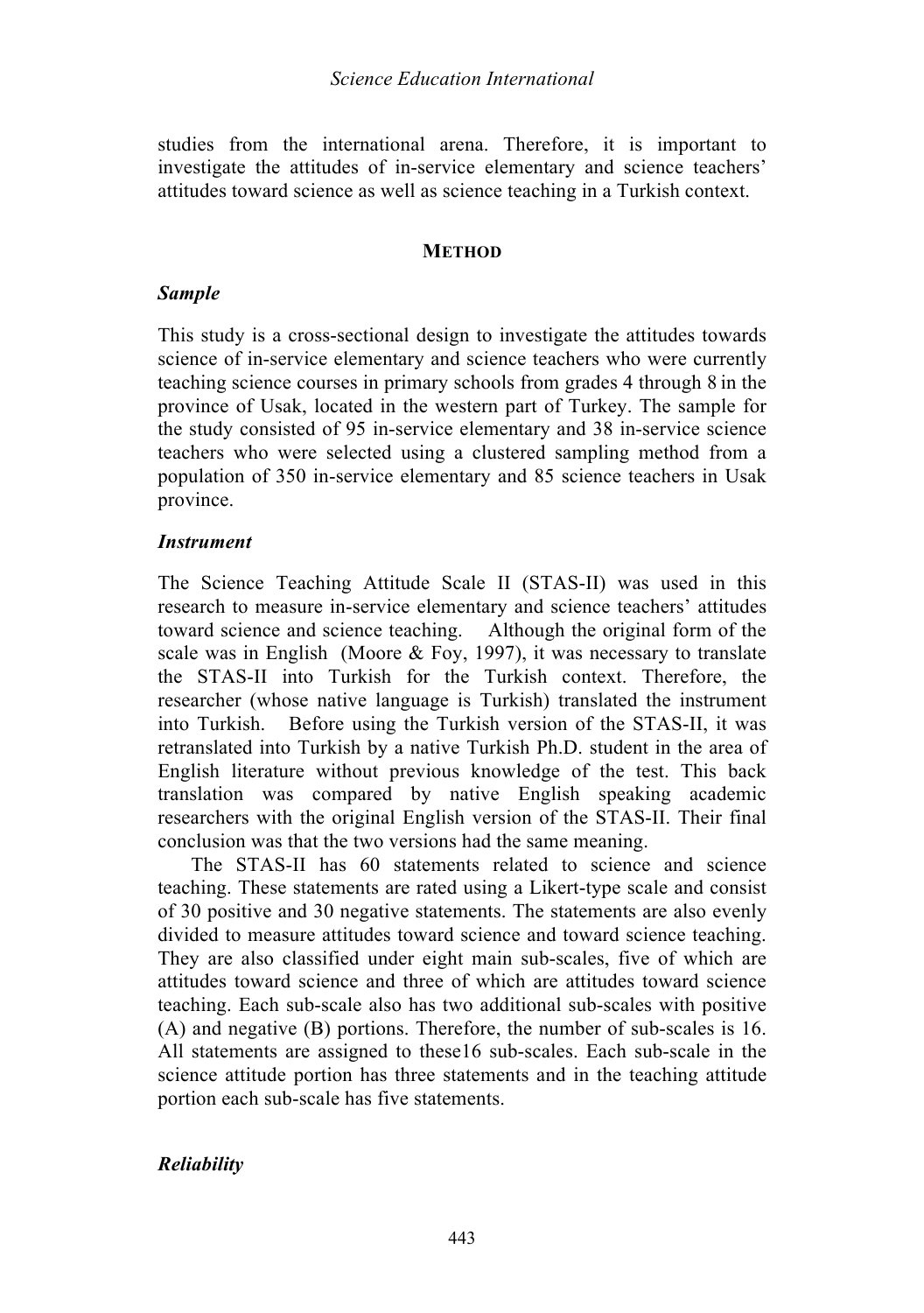The reliability and validity of the English version has been reported in the literature (Moore, 1973; Moore & Foy, 1997; Moore & Sutmann, 1970). In addition, the reliability coefficient of the Turkish version of STAS-II was found to be Cronbach's Alpha  $\alpha$ =0.78 for this study.

### *Data gathering and analysis*

After getting necessary permission from the Ministry of National Education of Turkey to conduct this study, the instrument was directly given to the in-service elementary and science teachers with the written explanation of the instrument. Additional in formal such as gender and teaching experience was also collected. The responses of the teachers were converted to the computer environment. Finally, when the mean of, it is higher than 3, the attitude was classified as positive attitude toward science and science teaching and, if the item score mean is less than 3, it is classified as negative. In the following, the attitudinal scores of inservice elementary and science teachers toward science and science teaching are separately, reported to science and science teaching. Moreover, the attitudinal scores of the sub-scales A's (positive statements) and B's (negative statements) were calculated for each sub-section (science and science teaching). The results were firstly examined whether in-service elementary and science teachers have positive attitudes toward science and science teaching based upon the scales and later the subscales. In the cases of attitudinal differences based on some factors, such as gender and other socio-economic factors, the data were analyzed with ANOVA  $\leq 0.05$  and Tukey test if necessary with a post-hoc test as well as some supplemental descriptive statistical procedures. Finally, the results of this study were compared with that had previously studies used the same instrument in a Turkish context.

### **RESULTS**

The major research questions mentioned previously were addressed through the data analysis. The first research question related to whether in-service elementary and science teachers have positive attitudes toward science and science teaching. The frequency distributions and the average item means of in-service elementary and science teachers' attitudes toward science and science teaching can be seen in the following Table.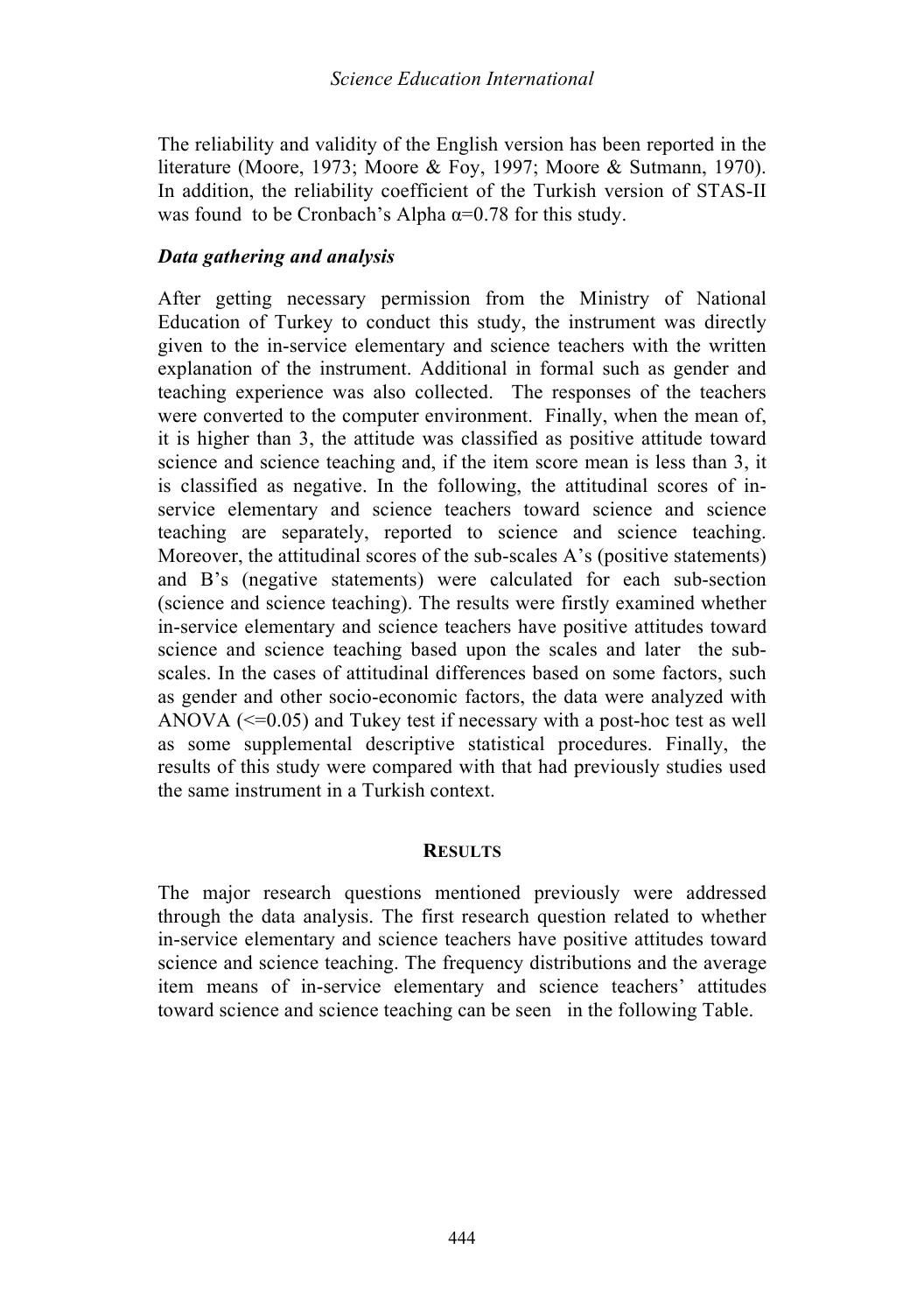| <b>Attitudes toward</b> |   | <b>Science</b> | <b>Science</b><br>Teaching |
|-------------------------|---|----------------|----------------------------|
| Total                   | M | 3.37           | 3.33                       |
|                         | n | 133            | 133                        |
|                         |   | .22            |                            |

**Table 1. The Average Item Mean Standard deviating and sample size (n) of In-service Elementary and Science Teachers' Attitudes Toward Science and Science Teaching.**

The results show that the attitudes of in-service elementary and science teachers could be accepted as positive toward science and science teaching due to an average mean slightly greater than 3,00.

When we look at the frequency distributions, only five teachers out of 133 teachers have negative attitudes toward science and only 6 teachers out of 133 had negative attitudes toward science teaching in both two sections since their mean scores are below the cutting point of 3.

The mean item scores for teachers' attitudes toward science and science teaching seem to be very close to each other.

As mentioned above, the STAS-II first has two parts (science and science teaching) and every part has its own sub-scales. First, the subscales of STAS-II 1 through to 5 deal with attitudes toward science and also each sub-scale has two parts as positive and negative parts (opposite to each other). In the following table, in-service elementary and science teachers' attitudes toward science as shown in sub-scales were stated.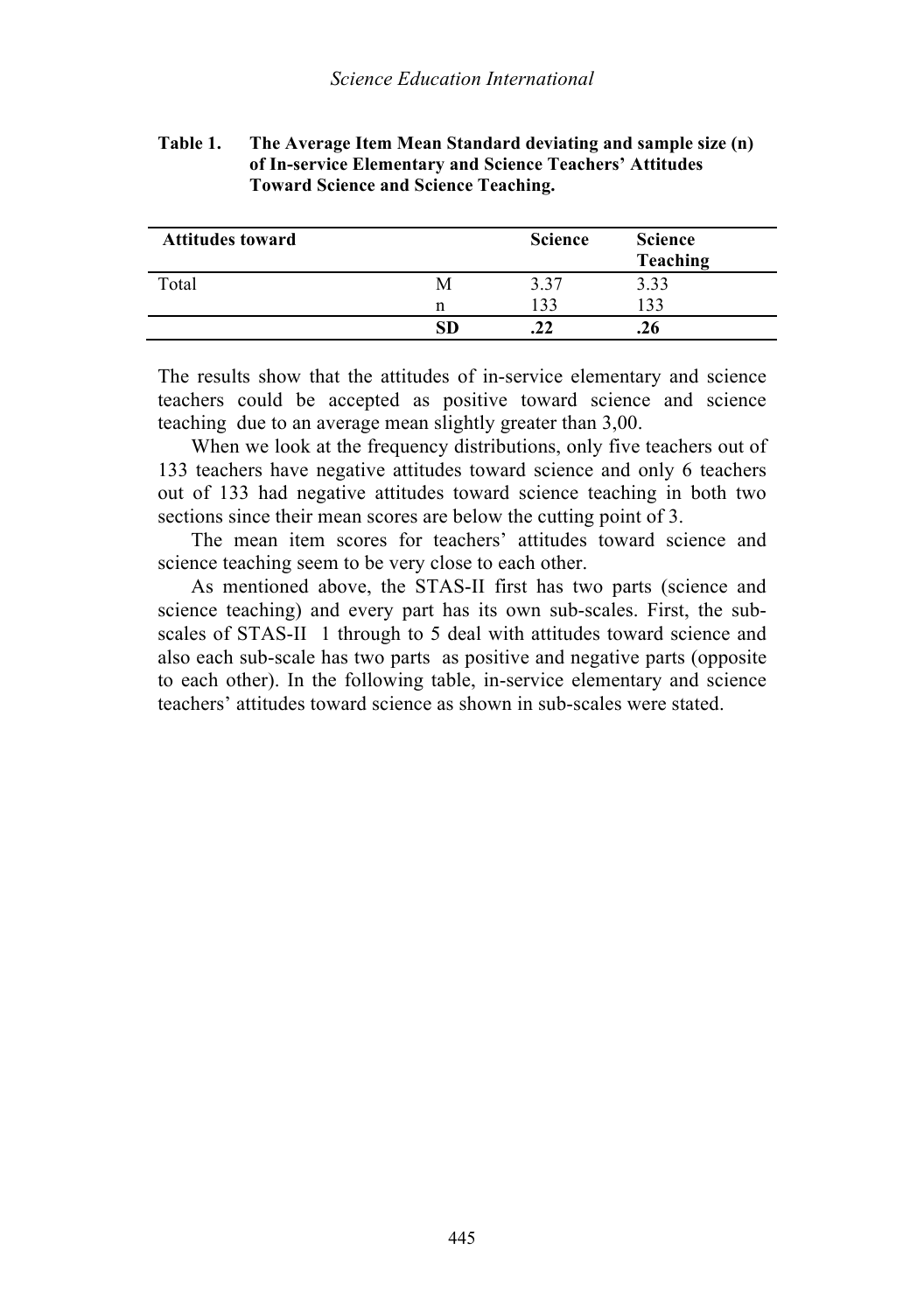| Sub-    | General Contents Of Sub-Scales In Attitudes                                                             | Mean    | Std.      |
|---------|---------------------------------------------------------------------------------------------------------|---------|-----------|
| scales  | <b>Toward Science</b>                                                                                   |         | Deviation |
| $1-A$   | The<br>laws<br>and/or<br>theories<br>of<br>science<br>are                                               | 3.90    | .65       |
|         | approximations of truth and are subject to change.                                                      |         |           |
| $1-B$   | The laws and/or theories of science represent                                                           | $2.74*$ | .65       |
|         | unchangeable truths discovered through science.                                                         |         |           |
| $2-A$   | Observation<br>of<br>natural<br>phenomena<br>and                                                        | 3.74    | .68       |
|         | of<br>experimentation<br>the<br>basis<br>scientific<br><i>is</i>                                        |         |           |
|         | explanation. Science is limited in that it can only                                                     |         |           |
|         | answer questions about natural phenomena and                                                            |         |           |
|         | sometimes it is not able to do that.                                                                    |         |           |
| $2 - B$ | The basis of scientific explanation is in authority.                                                    | $2.57*$ | .62       |
|         | Science deals with all problems and it can provide                                                      |         |           |
|         | correct answers to all questions                                                                        |         |           |
| $3-A$   | To operate in a scientific manner, one must display                                                     | 3.93    | .73       |
|         | such traits as intellectual honesty, dependence                                                         |         |           |
|         | upon objective observation of natural events, and                                                       |         |           |
|         | willingness to alter one's position on the basis of                                                     |         |           |
|         | sufficient evidence.                                                                                    |         |           |
| $3 - B$ | To operate in a scientific manner one needs to                                                          | 3.94    | .76       |
|         | know what other scientists think; one needs to<br>know all the scientific truths and to be able to take |         |           |
|         | the side of other scientists.                                                                           |         |           |
| 4-A     | Science is an idea-generating activity. It is devoted                                                   | 3.99    | .64       |
|         | to providing explanations of natural phenomena.                                                         |         |           |
|         | Its value lies in its theoretical aspects.                                                              |         |           |
| 4-B     | Science is a technology-developing activity. It is                                                      | 1.99*   | .63       |
|         | devoted to serving mankind. Its value lies in its                                                       |         |           |
|         | practical uses.                                                                                         |         |           |
| $5-A$   | Progress in science requires public support in this                                                     | 3.66    | .72       |
|         | age of science; therefore, the public should be                                                         |         |           |
|         | made aware of the nature of science and what it                                                         |         |           |
|         | attempts to do. The public can understand science                                                       |         |           |
|         | and it ultimately benefits from scientific work.                                                        |         |           |
| $5 - B$ | Public understanding of science would contribute                                                        | 3.25    | .66       |
|         | nothing to the advancement of science or to human                                                       |         |           |
|         | welfare; therefore, the public has no need to                                                           |         |           |
|         | understand the nature of science. They cannot                                                           |         |           |
|         | understand it and it does not affect them.                                                              |         |           |

**Table 2. The Average Item-Mean Scores for In-Service Elementary and Science Teachers' Attitudes Toward Science In Sub-Scales** 

\* lower than 3,00

To avoid ambiguity of the sub-scales of STAS-II, it is necessary to put extra information here. B sections of the sub-scales reflect the opposite of A sections so that the expected results are to give positive responses (strongly agree (5 point) and agree (4 point) choices) in A sections and negative responses (strongly disagree (5 point) and disagree (4 point)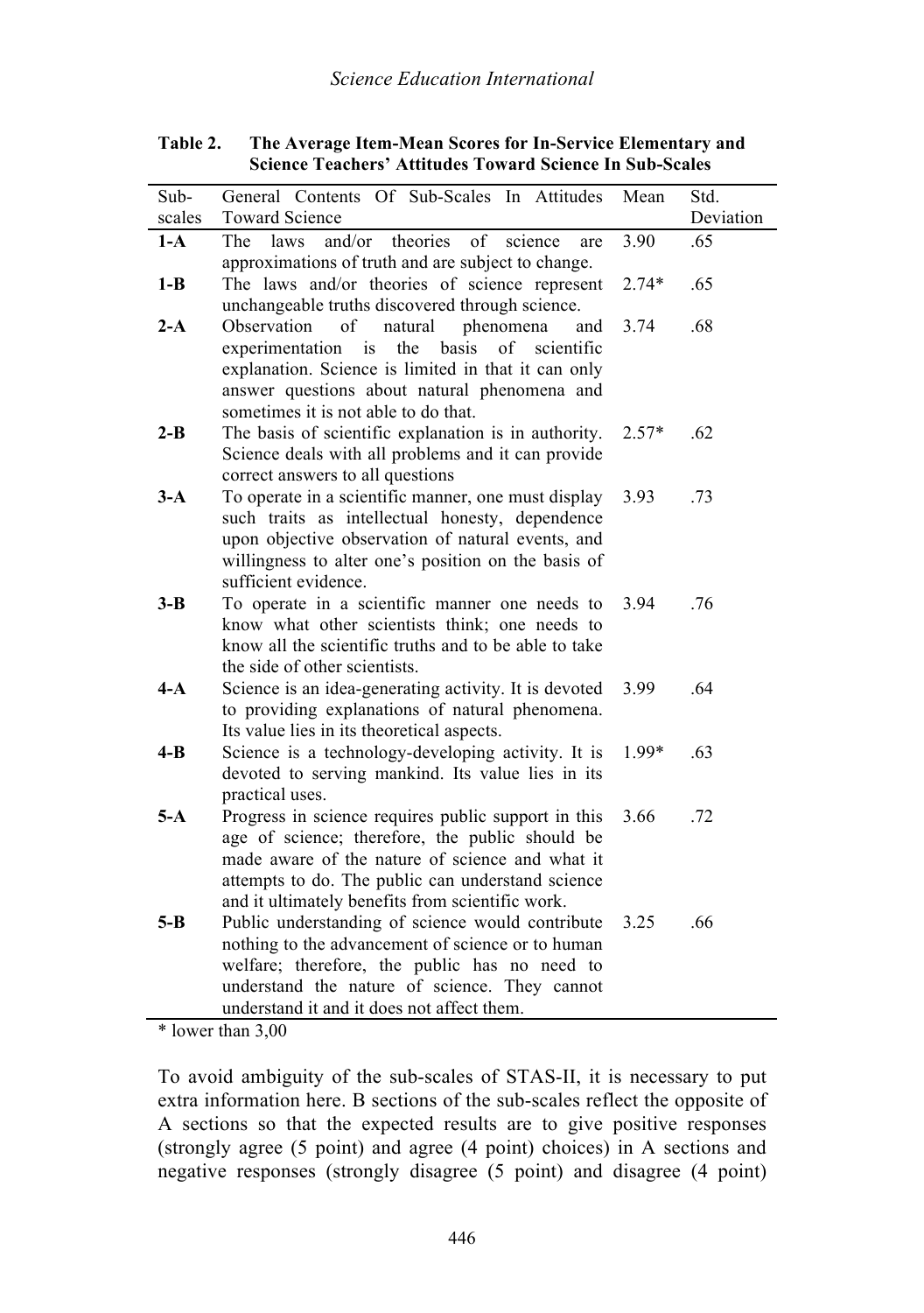choices) in B section. Therefore, in B section when the mean is lower than 3 point, it should be thought that they agree with the statements of B section. Besides, if the means of each sub-scale of A and B parts are close to each other, this means that they are consistent with each other. Especially, if the means of a sub-scale are lower than 3 (neutral choices coded as 3), their attitudes to a particular sub-section in science are classified as negative.

In sub-scale 1 A and B, it seems to have a problem that in-service elementary and science teachers accept that scientific theories and laws are subject to change and not 100% true because the mean of sub-scale 1- A is close to 4. On the other hand, there is an inconsistency between 1-A and 1-B that they also think scientific truths are unchangeable. The same kinds of results could be also noticed between 2-A and 2B as well as between 4-A and 4-B (Table 2). However, the lowest mean (1.99 point) come from sub-scale 4-B that in-service elementary and science teachers see science as technology developing activity while at the same time they accept that the function of science would be the explanations of natural phenomena ( the mean of sub-scale 4-A is 3.99 point).

**Table 3. The Average Mean Of In-Service Elementary and Science Teachers' Attitudes Toward Science Teaching In Sub-Scales** 

| Sub-    | General Contents of Sub-scales in attitudes toward Mean                                                       |         | Std.      |
|---------|---------------------------------------------------------------------------------------------------------------|---------|-----------|
| scales  | teaching                                                                                                      |         | Deviation |
| $6-A$   | The idea of teaching science is attractive to me; I                                                           | 3.65    | .62       |
|         | understand science and I can teach it.                                                                        |         |           |
| $6-B$   | I do not like the thought of teaching science.                                                                | 4.14    | .64       |
| $7-A$   | There are certain processes in science which 3.71<br>children should know, <i>i.e.</i> , children should know |         | .60       |
|         | how to do certain things.                                                                                     |         |           |
| $7 - B$ | There are certain facts in science that children<br>should know                                               | $2.08*$ | .69       |
| $8-A$   | Science teaching should be guiding or facilitating of<br>learning. The teacher becomes a resource person.     | 4.20    | .53       |
| $8 - B$ | Science teaching should be a matter of telling $2.23*$                                                        |         | .61       |
|         | children what they are to learn                                                                               |         |           |

\*lower than 3 points

In-service elementary and science teachers' attitudes toward science teaching show that teachers responsible for teaching science in primary school like to teach science courses (Sub-scales 6-A and B). Like attitudes toward science, teachers perceive that science teaching would cover some certain processes and certain scientific facts (Sub-scales 7-A and 7-B). The same thing could be said for sub-scales 8-A and 8-B that in-service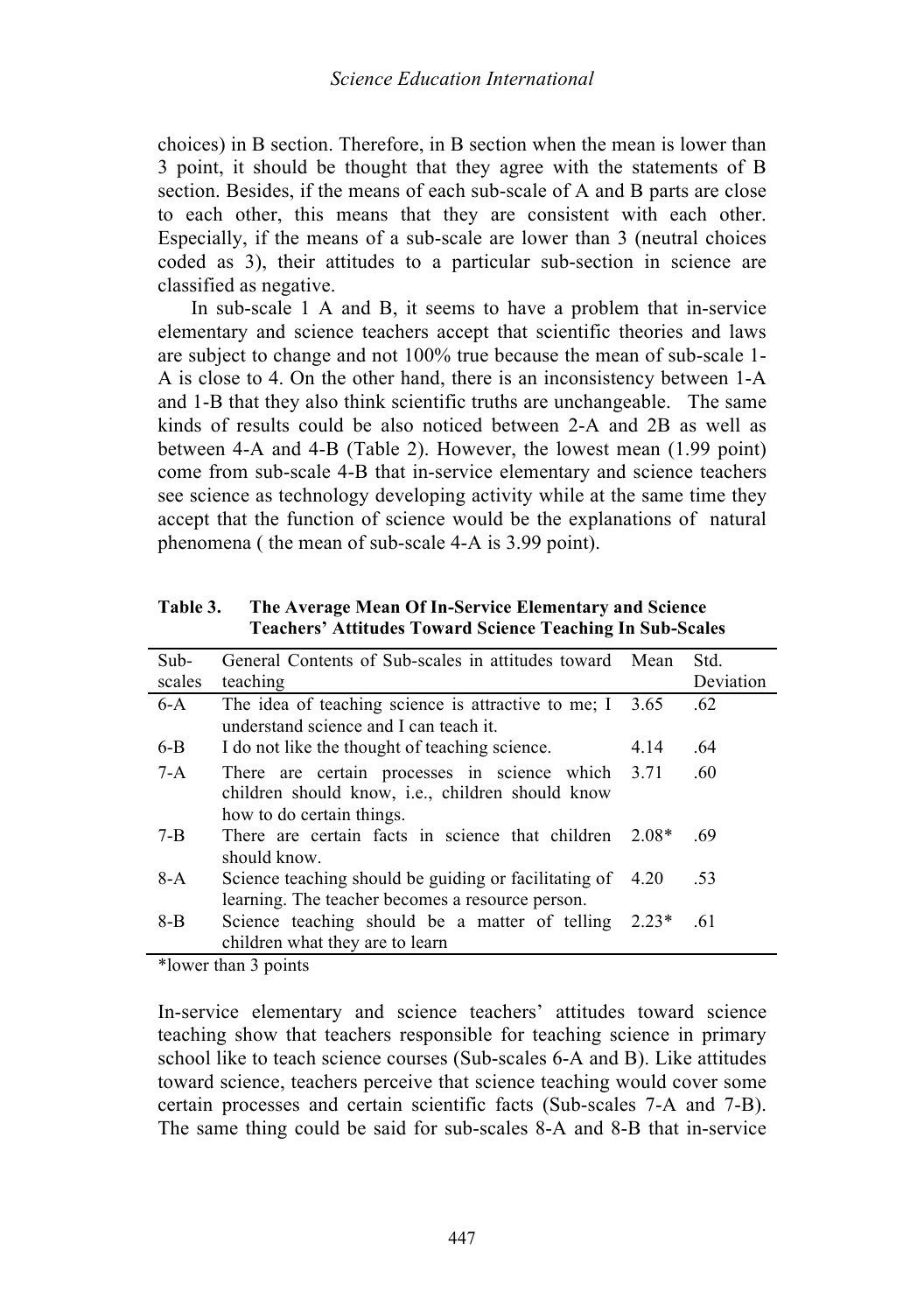elementary and science teachers see themselves as a guiding person and also as a telling person what students are to learn in science teaching.

Second research question deals with the answer of whether there are mean differences of attitudes toward science and science teaching based on some factors mentioned below. Three-factor variance analysis (ANOVA) was run to find the answer of the second research question by comparing attitudinal means of in-service elementary and science teachers based on gender, the types of school they graduated to become an elementary or science teacher, science teaching method courses that they took. In this study, there are additional factors such as the education level of teachers' parents, the number of years teachers taught science in schools. It was thought that they would have had significant effect on attitudes toward science and science teaching but after running one-way variance analysis; there were no significant mean differences observed for those factors. Therefore, these statistical results were not reported here due to lack of any observable significant mean difference.

The means and standard deviations of attitudes toward science and science teaching based on the gender, the education levels of teachers, and science teaching method course taken or not taken as well as their threeway analysis of variances were reported in Tables 4., 5., and 6.

| Factors       |                      |                | Attitudes toward |     |     |                         |           |  |  |
|---------------|----------------------|----------------|------------------|-----|-----|-------------------------|-----------|--|--|
|               |                      | <b>Science</b> |                  |     |     | <b>Science Teaching</b> |           |  |  |
|               |                      | N              | М                | SD. | N   | M                       | <b>SD</b> |  |  |
| Gender        | Female               | 54             | 3.38             | .22 | 54  | 3.28                    | .24       |  |  |
|               | Male                 | 78             | 3.36             | .23 | 78  | 3.37                    | .26       |  |  |
| Education     | Two or three-year    | 72             | 3.29             | .23 | 72  | 3.28                    | .25       |  |  |
| Level         | college graduate*    |                |                  |     |     |                         |           |  |  |
|               | college<br>Four-year | 61             | 3.46             | .19 | 61  | 3.40                    | .25       |  |  |
|               | graduate             |                |                  |     |     |                         |           |  |  |
| Science       | Yes                  | 88             | 3.40             | .22 | 88  | 3.36                    | .24       |  |  |
| Teaching      | N <sub>0</sub>       | 44             | 3.32             | .23 | 44  | 3.27                    | .29       |  |  |
| Method Course |                      |                |                  |     |     |                         |           |  |  |
| Enrolled      |                      |                |                  |     |     |                         |           |  |  |
| <b>Total</b>  |                      | 133            | 3.37             | .22 | 133 | 3.33                    | .26       |  |  |
|               |                      |                |                  |     |     |                         |           |  |  |

**Table 4. Means and Standard Deviations of in Service Elementary and Science Teachers' Attitudes toward Science and Science Teaching by Gender and Education Levels**

\*Most of those teachers have completed their degree studies as associate or bachelor degrees by pursuing their education in an open university of Turkey but previously they graduated from a teacher high school or three-year college.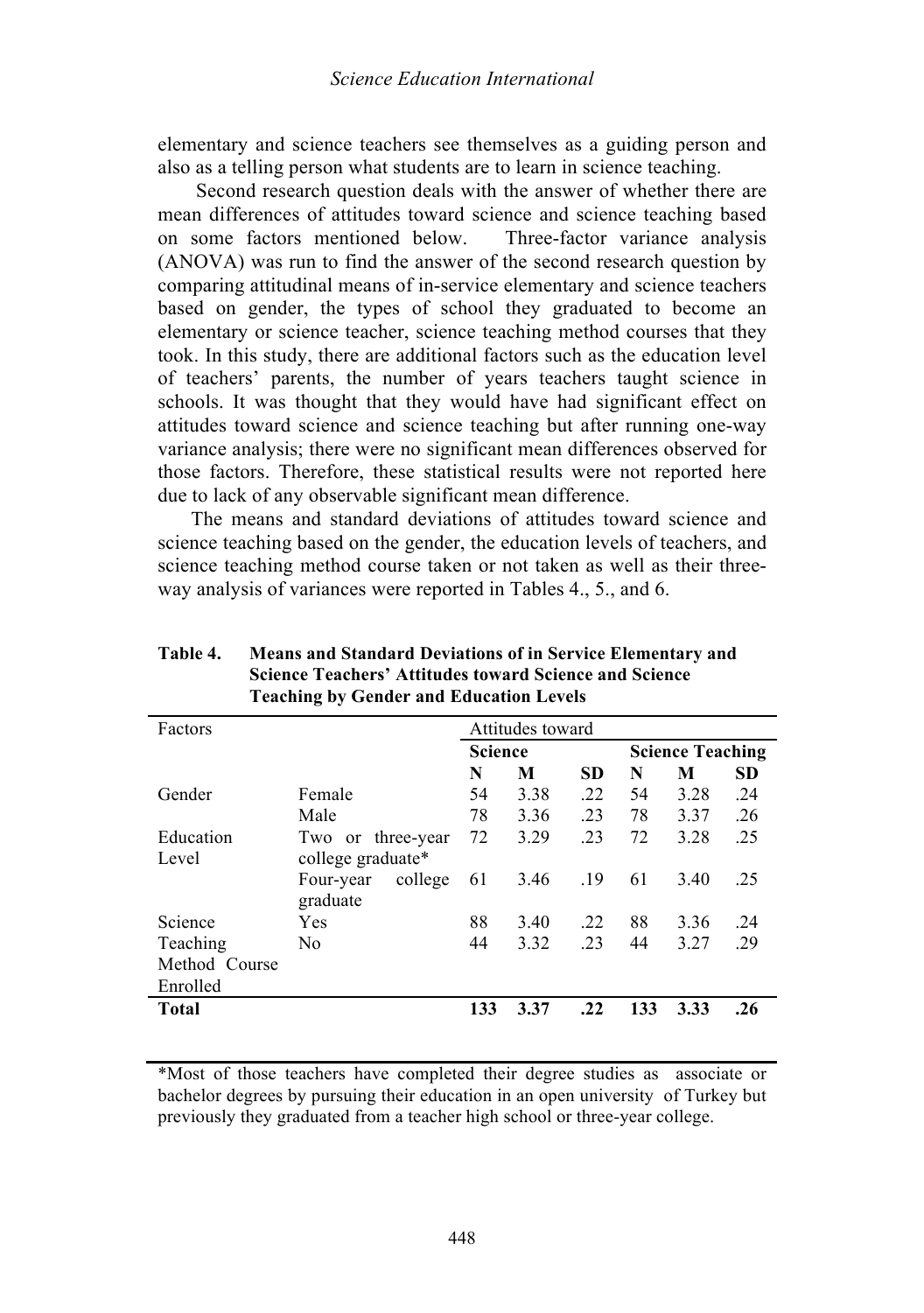Before giving the results of three-way variance analysis, it is necessary to explain some results at this point. Male and female in-service elementary and science teachers' attitudes toward science are very close to each other but the same situation is not seen for the attitudes toward science teaching that male teachers' attitude toward science teaching is more positive than those female teachers' attitudes. Teachers' attitudes toward science as well as toward science teaching based upon the education levels of teachers show mean differences that the teachers who graduated from four-year colleges (higher institutions over high schools) have higher mean than those teachers who graduated from two or three-years colleges (higher institutions over high schools). (Generally, older teachers have a two or three-year college graduate degree and younger teachers have normal a four-year college graduate degree in Turkey). The similar results could be seen at the science teaching method course taken or not taken during formal college education years that the teachers who took science teaching method course have higher means than those who did not take (Table 4).

| Source                            | SS      | df  | MS  | F     | Sig.    |
|-----------------------------------|---------|-----|-----|-------|---------|
| Gender $(A)$                      | .05     | 1   | .05 | 1.08  | .301    |
| <b>Education Level</b><br>(B)     | .76     | 1   | .76 | 17.29 | $.001*$ |
| Science Methods Course Enrollment | .03     | 1   | .03 | .62   | .430    |
| (C)                               |         |     |     |       |         |
| $A * B$                           | .05     | 1   | .05 | 1.19  | .278    |
| $A * C$                           | .10     | 1   | .10 | 2.26  | .135    |
| $B*C$                             | .00     | 1   | .00 | .04   | .848    |
| $A * B * C$                       | .05     | 1   | .05 | 1.24  | .268    |
| Error                             | 5.38    | 123 | .04 |       |         |
| <b>Total</b>                      | 1494.10 | 131 |     |       |         |

**Table 5. The results of three-way analysis of variance of in-service elementary and science teachers' attitudes toward science**

 $*P<.05$ 

After running three-way variance analysis (ANOVA), only one significant main effect is observed that the attitudes of a four-year college graduate of in-service elementary and science teachers toward science have significantly higher mean than those of with a two or three-year college degree. The other factors, gender and science method courses taken or not, do not show any significant mean differences. As a result, the second null hypothesis which was no significant attitudinal mean difference toward science was partially rejected only for one factor (education levels of teachers) mentioned at the table 5 ( $F_{(1,123)} = 17.289$ , p<.05). The same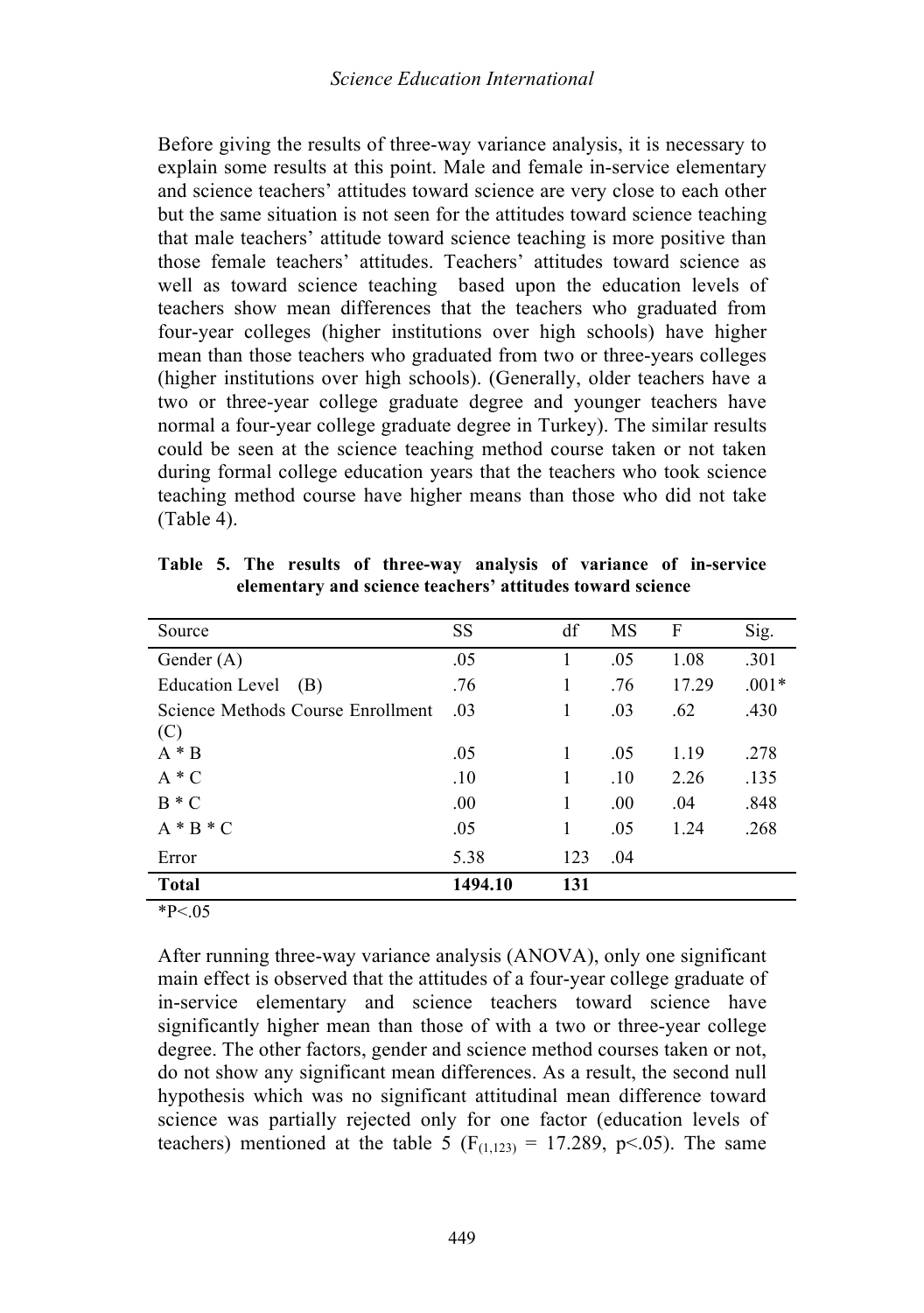situation was evaluated by testing for attitudes toward science teaching and the result is reported in table 6.

| Source                            | SS      | df  | MS  | F    | Sig.    |
|-----------------------------------|---------|-----|-----|------|---------|
| Gender $(A)$                      | .43     |     | .43 | 6.96 | $.009*$ |
| Education Level (B)               | .25     | 1   | .25 | 3.98 | $.048*$ |
| Science Methods Course Enrollment | .14     | 1   | .14 | 2.20 | .141    |
| (C)                               |         |     |     |      |         |
| $A * B$                           | .02     | 1   | .02 | .29  | .596    |
| $A * C$                           | .09     | 1   | .09 | 1.52 | .220    |
| $B * C$                           | .00     | 1   | .00 | .00. | .993    |
| $A * B * C$                       | .01     | 1   | .01 | .19  | .666    |
| Error                             | 7.61    | 123 | .06 |      |         |
| <b>Total</b>                      | 1463.07 | 131 |     |      |         |

**Table 6. The Results of Three-Way Analysis of Variance of In-Service Elementary and Science Teachers' Attitudes Toward Science Teaching**

 $*$  P<.05

With the results of three-way analysis of variance, in-service elementary and science teachers' attitudes toward science teaching were examined whether there were significant mean differences between genders, education levels of teachers, and science teaching method course taken or not.

When we look at the mean difference between male and female in-service elementary and science teachers, the attitudes of male teachers toward science teaching is higher than those of female teachers. This difference is significant with a F value of  $6.961$  and  $p<.05$ . Like attitudes toward science, attitudes toward science teaching has significant mean difference that the teachers who have a four-year college degree have higher mean differences than those teachers who have a two or three-year college degree  $(F_{(1, 123)}=3.977, p<0.05)$ . On the other hand, there is no significant mean difference on the attitudes of teachers who took science teaching method course or not during college years although the attitudinal mean of the teachers toward science teaching who have a four-year college degree is higher. Consequently, null hypotheses for gender and education levels on attitudes toward science teaching are rejected but for science teaching method courses not rejected.

### **DISCUSSION**

After analyzing data, the findings show that Turkish in-service elementary and science teachers have positive attitudes toward science as well as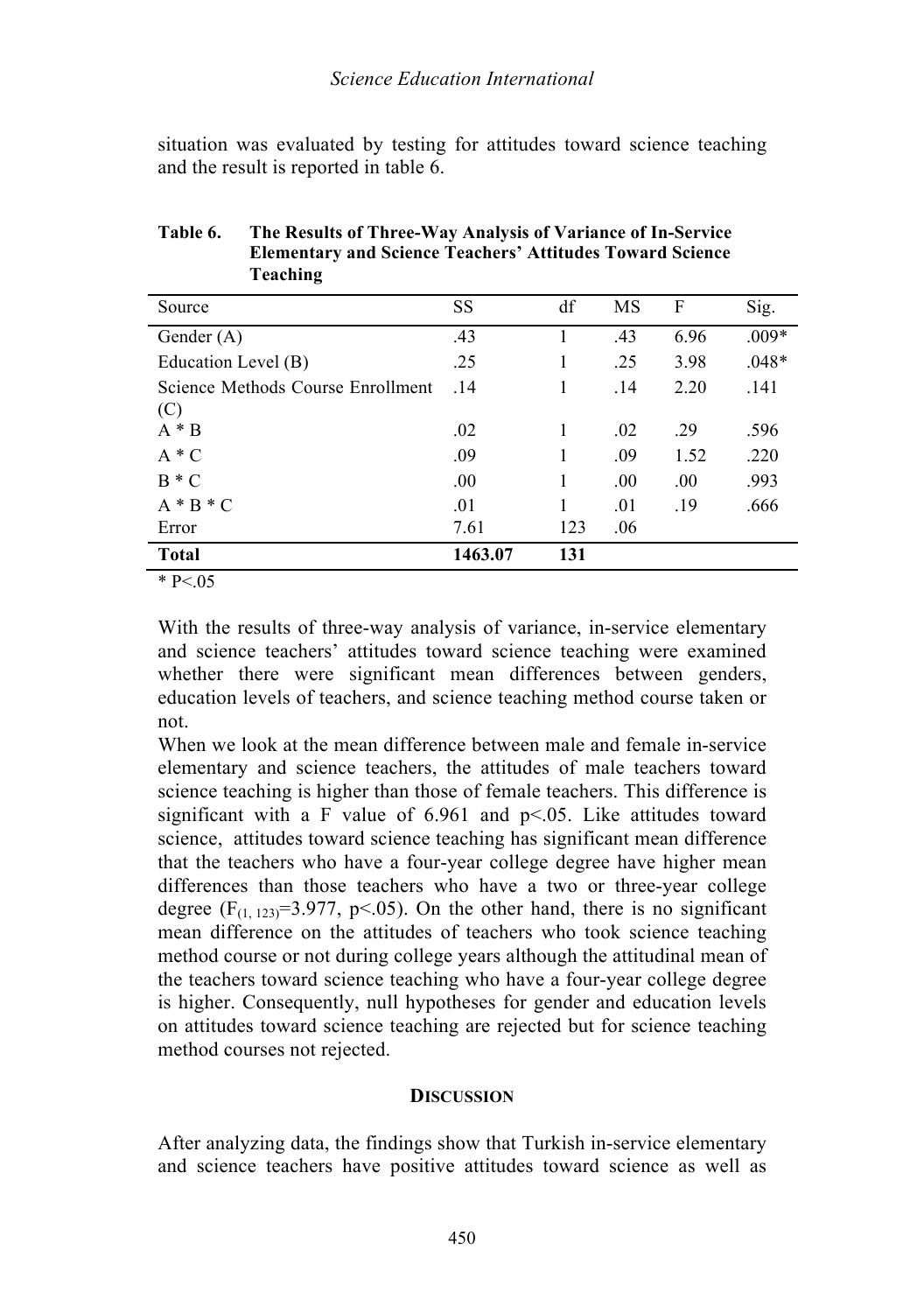science teaching in overall. This finding would be a satisfactory result to meet one of the qualities of teachers who teachs science in primary schools (Table 1). While the attitudinal mean of science is slightly higher than those of science teaching, they are very close that in-service elementary and science teachers conceive attitudes toward science and science teaching at the same degree. The similar results were also found in previous studies which used STAS and STAS-II conducted by Gabel (1980), Bonnstetter (1984), Ateaq (1995), and Turkmen (1999, and 2002b).

Like previous studies conducted in Turkish context, it is important to know for teacher preparation in science and elementary teaching areas that pre-service and in-service elementary and science teachers show positive attitudes toward science as well as science teaching. Another important point is that as reported in Pigge & Marso's study (1997), the science and elementary science teachers with positive attitudes toward science and science teaching should influence students' attitudes to positive direction and also this influence could increase students' achievement in science courses.

In fact, the major theme of this study is related to attitude toward science and science teaching but the sub-scales of STAS-II in science area mostly deal with the main tenets of the nature of science and some aspects of science, technology and society. Therefore the results of sub-scales of STAS-II give more insight into how pre and in-service elementary and science teachers perceive science and science teaching. At this point, the findings of this study and previous studies in Turkish context would be important.

The first sub-scale of STAS-II covers whether scientific concepts, principles, theories and laws are subject to change or not. Besides, this is one of the most important tenets of the nature of science (Lederman, 1986) that scientific findings are not 100% certain and unchangeable truths. In this study, in-service elementary and science teachers have opposite attitude toward this part of sub-scales of 1-A and 1-B (Table 2 and 7). In one sense, they strongly accept that the theories and laws of science are approximation and they are subject to change. On the other hand, they also give credit that scientific theories and laws are certain truths and not subject to change. It is difficult to say what reason lies behind this result. However, one reasonable explanation of this result would be that during almost entire school years, students were generally taught the concept of scientific law in any context as unchangeable and certain things. A study conducted by Turkmen (2004) support this idea that pre-service elementary teachers thought scientific theories as not proved but laws as proved. Also, current Turkish high school biology text book printed by the National Ministry of Education states that scientific laws are proved certain truths (Ministry Of National Education, 2004, see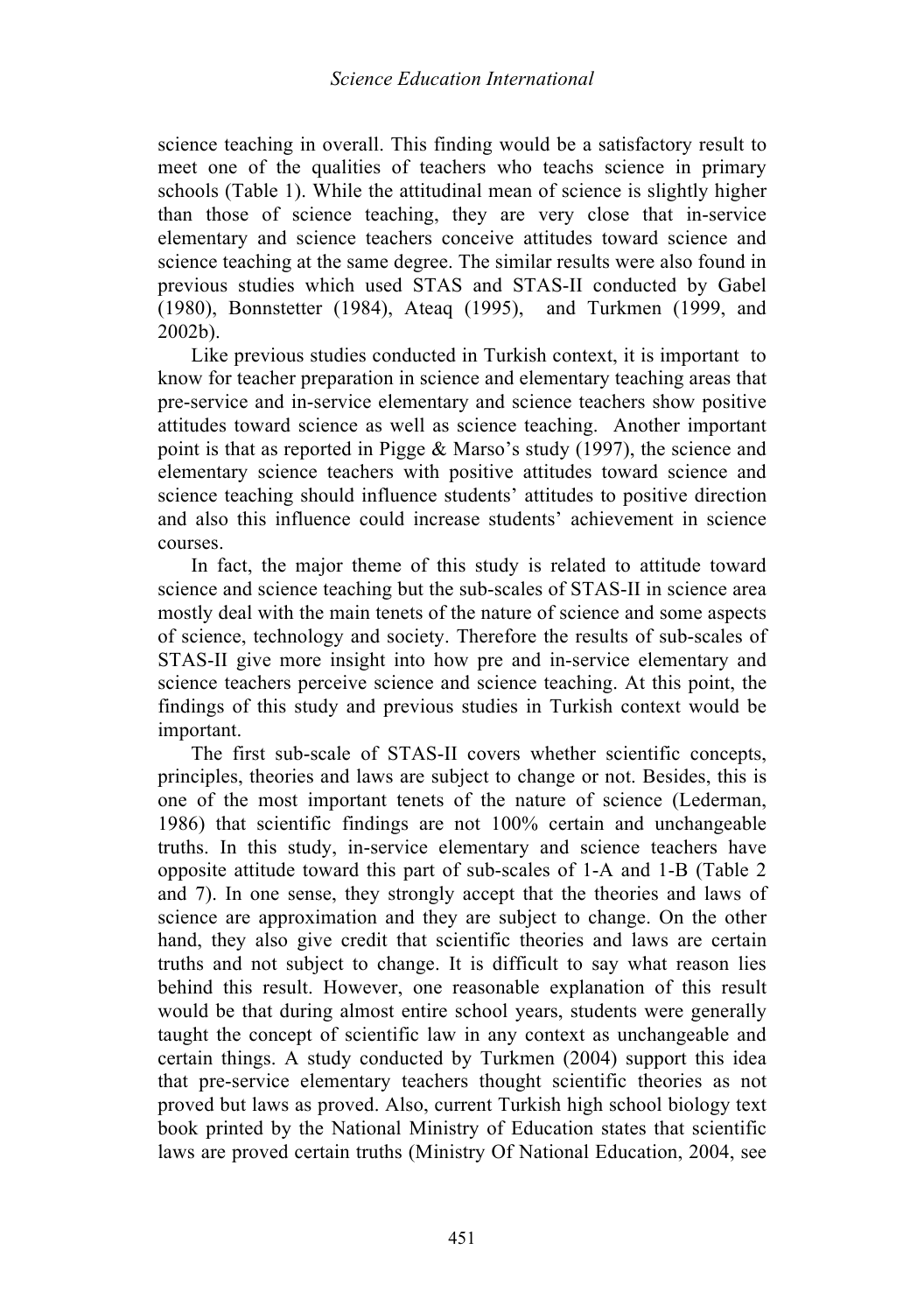#### *Science Education International*

p.1). This wrong representation can be the main reason behind the misunderstanding of scientific theories and laws by students and teachers. Even in two previous studies conducted in Turkish context, the same results could be seen which would not be a coincidence (Table 7).

The sub-scales of 2-A and B of STAS-II deal with the basis of scientific explanation or how we get the scientific explanation. Like the two previous studies, this study indicates that in-service elementary and science teachers consider the basis of scientific explanation as observation and experimentation as well as authority due to observed negative attitudes toward subscale 2-B (Table 2 and 7). This result could be interpreted as in and pre-service science and elementary teachers in Turkish context could not exactly understand the means of acquiring scientific knowledge by scientists as observation and experimentation or authority.

Another problematic area in sub-scales of STAS-II is 4-A and B that participants could not differentiate the purpose of science which is idea generating activity and explaining natural phenomena from technology generating activity and serving human kind. They strongly accept both as the purposes of science. This finding shows that in and pre-service Turkish science and elementary teachers consider the purpose of science as to explain natural phenomena and serve human kinds at the same time (Table 2 and 7). Bonnstetter (1984) found the similar results for US exemplary science teachers according to the sub-scales of STAS in 1-A and B as well as 4-A and B. From this point, it could be said that conceiving some important tenets of the nature of science among teachers shows some similarities in Turkish and US contexts.

Overall in-service elementary and science teachers' attitudes toward science teaching are positive. However, in-service elementary and science teachers' attitudes indicate some dilemmas, like previous studies conducted in Turkish context. In-service Turkish elementary and science teachers like to teach certain facts in science and also they see the place of a teacher in science courses as a facilitator (student centered) as well as authoritarian teacher (teacher centered). This finding should be important in science and elementary teacher education programs because these programs put more emphasis on student centered methods than other methods but to change in-service and pre-service elementary and science teachers attitude toward student centered science teaching do not seem to be easy as expected (Table 3 and 7). The similar result could be thought about the attitudes toward science for some basic tenets of the nature of science.

The sample size of this study is only limited for a province of Turkey but one of the previous study (Turkmen, 1999) covered all of Turkish preservice science teachers and its sample size was 632. On the other hand, when the means of sub-scales of three studies in Turkish context are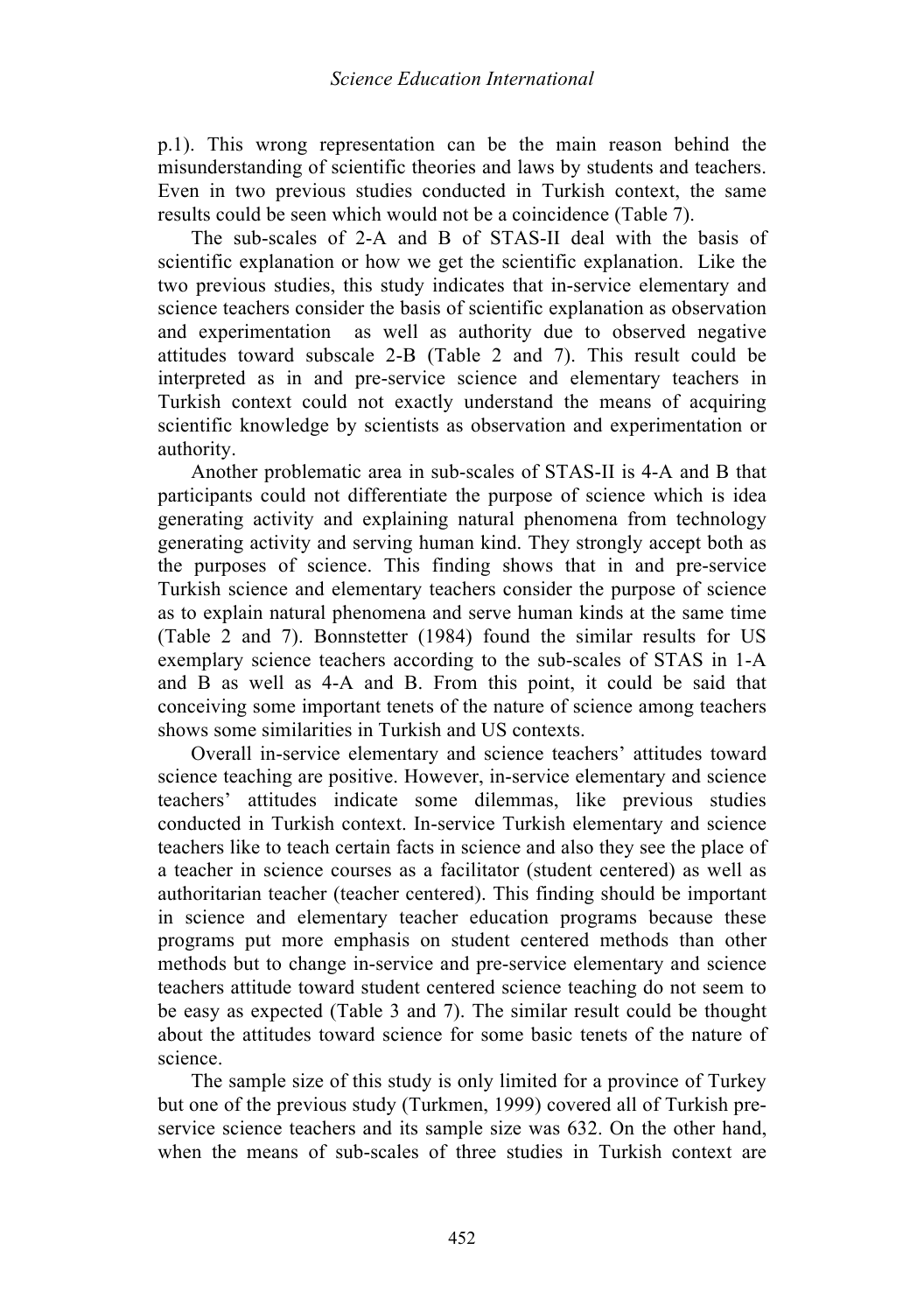compared, the Pearson correlation co-efficient for subscales (around .96) are quite high. Therefore, this limited sample size of this study would not be really a problem. Additionally, these findings would support the validity of STAS-II in Turkish context.

When the previous findings of STAS-II in Turkish context, the means of sub-scales of STAS-II seem to be very close. It could not be thought it is a coincidence. The reason should be that pre-service, in-service science and elementary teachers almost have the same attitudes toward science and science teaching. However, the present study is limited only a province of Turkey covering in-service elementary and science teachers, the outcomes of this study indicates similarities with the previous ones. The means of subscales could be seen on the following tables.

**Table 7. Average Item Score Means for sub-scales of STAS-II related to science by studies in Turkish context.**

| Sub-<br>Scales | 1 A  | 1 B  | 2A        | 2B   | 3A   | 3B   | 4A   | 4B   | 5A   | 5B    |
|----------------|------|------|-----------|------|------|------|------|------|------|-------|
| Y1999          | 395  | 2.87 | 3.92 2.70 |      | 3.97 | 4.20 | 3.96 | 195  | 3.64 | 3 2 4 |
| Y2002          | 3.87 | 2.90 | 3.91      | 2.60 | 3.83 | 4.08 | 3.72 | 2.04 | 3.78 | 3 27  |
| Current        | 3.90 | 2.74 | 3.74      | 2.57 | 3.93 | 3.94 | 3.99 | 199  | 3.66 | 3.25  |

**Table 8. Average Item Score Means for sub-scales of STAS-II related to science teaching in Turkish context.**

| $Sub-$        | 6A   | 6B   | 7Α   | 7B   | 8Α   | 8Β   |
|---------------|------|------|------|------|------|------|
| <b>Scales</b> |      |      |      |      |      |      |
| Y1999         | 3.85 | 4.30 | 3.77 | 1.81 | 3.87 | 1.93 |
| Y2002         | 3.30 | 3.85 | 3.88 | .78  | 3.76 | 1.81 |
| Current       | 3.65 | 4.14 | 3 71 | 2.08 | 4.20 | 2.23 |

Attitudes toward science show only one significant difference which is the education levels of teachers but attitudes toward science teaching show two significant differences which are the education level of teachers and the gender of teachers (Table 5 and 6). While the education level of in-service science and pre-service elementary and science teachers gets higher, their attitudes toward science and science teaching becomes more positive which is justified by significant mean differences in three-way ANOVA results (Table 4, 5 and 6). This finding could support the idea that the education levels of teachers positively influence attitudes toward science and science teaching. In addition, it is found that male teachers' attitudes toward science teaching are significantly higher than those of female teachers' attitudes.

The studies of Simpson and Oliver (1985) and Weinburg (2000) report that male students have more positive attitudes toward science than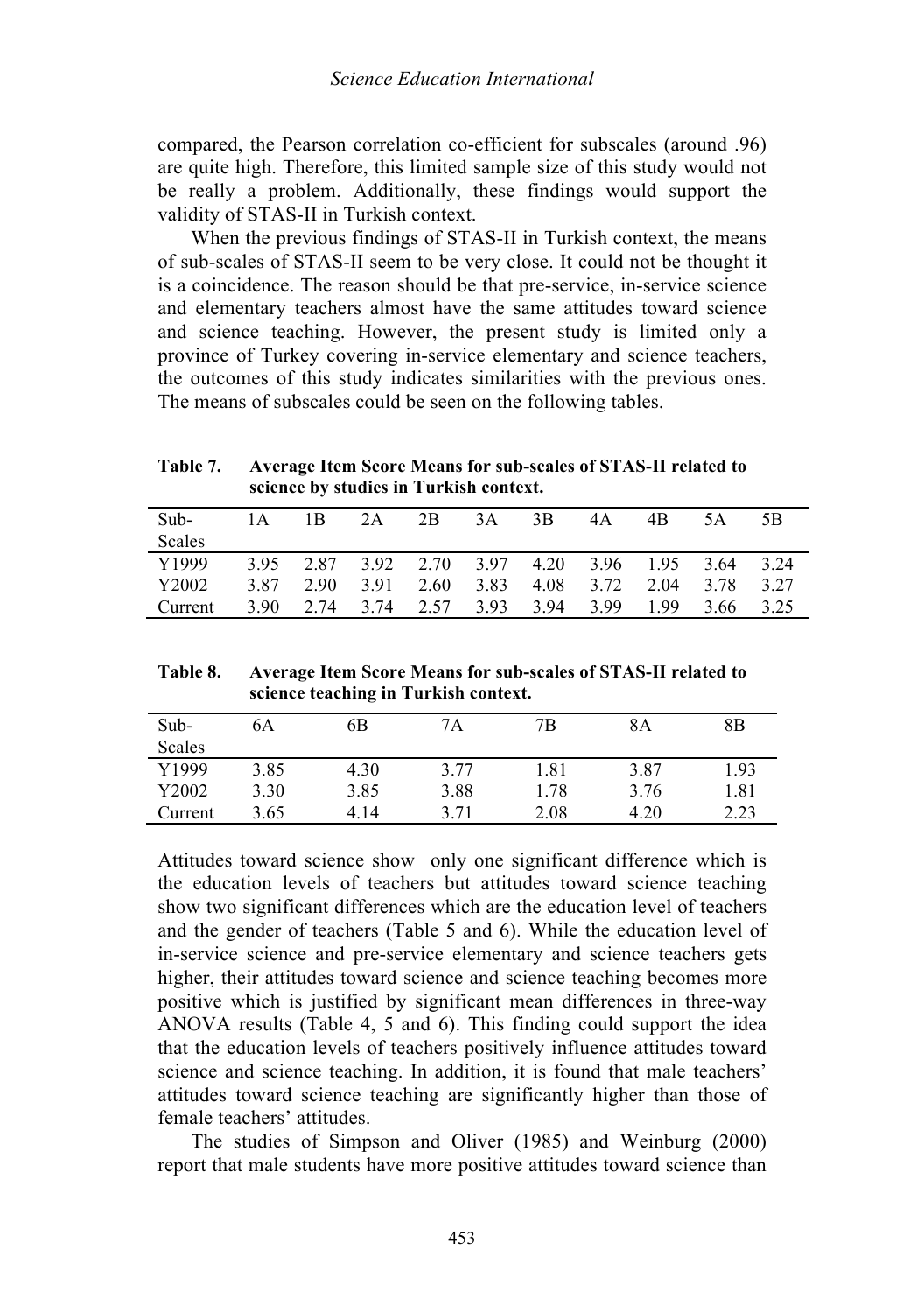female students in middle and high school level. However, like previous studies conducted by Turkmen (1999 and 2002b), this study could not find any significant differences on the attitudes toward science between genders. The reason would be that students in middle and high school level have not yet chosen their major study areas but college level students and pre-service teachers have already preferred their major study areas as science related or not. Therefore, college students or in-service and preservice teachers working in a science area could not indicate significant mean difference on attitudes toward science teaching based on their gender.

Attitudes as psychological domain would be influenced from many factors during life time. In this study, only education levels of teachers have meaningful effect on the attitudes toward science as well as science teaching. On the other hand, it does not mean the other socio-economical factors do not have any effect on the attitudes. Many factors could shape our attitudes (to) about a certain domain, such as science and science teaching. However, finding the degree of their effects is not easy.

### **IMPLICATION FOR EDUCATION AND SUGGESTIONS**

Although in-service Turkish elementary and science teachers have positive attitudes toward science and science teaching, the teachers who have mostly a two-year college education degree did not show positive attitudes as much as those teachers who have a four-year college degree. For those teachers having a two-year college degree, there might be some special seminars related to the nature of science. Especially these planned seminars as in-service education might expand to all in-service elementary and science teachers for certain points such as what science is, the purpose of science, and the difference between science and technology. After finding similar results on pre-service science and elementary teachers; science educators, science teaching textbook writers and curriculum developers for science and elementary teacher education would emphasize these points more (than ever).

In this study and two previous studies carried out by Turkmen, (1999, 2002), STAS-II has been employed. The results of the three studies are compared according to the sub-scales of STAS-II. As shown in Table 7 and 8, the means of sub-scales are close to each other. This result could not be a coincidence that in-service and pre-service elementary and science Turkish teachers have similar attitudes toward science and science teaching. If another study is conducted by another researcher in Turkey, the results would be expected to be similar to previous ones. For example, a study conducted by Bonnstetter (1984) in US exemplary science teachers showed almost similar results. Therefore, it could be inferred that elementary teacher and teacher candidates might have some problems to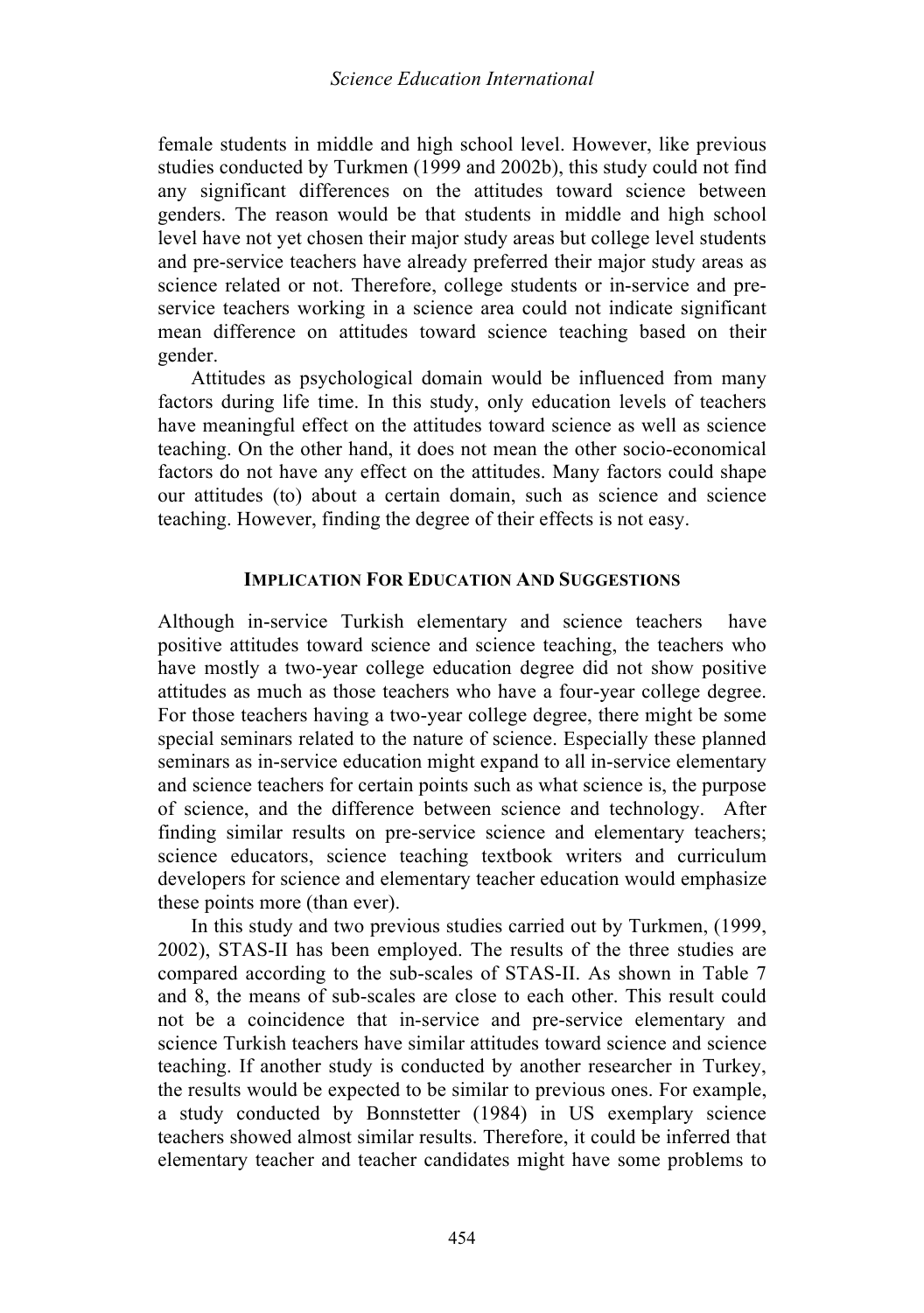conceive the basic and important tenets of the nature of science. In long term, science teachers or educators should put extra emphasis on these points mentioned above. It should not be forgotten that attitudes of teachers and students toward science and science teaching do not change easily especially in a short time period. However, almost from the first grade to college level, gaining positive attitudes toward science would be one of the central purposes of science education. This is true not only for some certain countries but also the other countries due to found common problems in the literature.

Future studies should emphasize the longitudinal aspects of attitudes toward science as well as science teaching and also find out the extent of the effects of socio-economical factors.

#### **REFERENCES**

- Ateaq, O. A. (1995). The attitudes of pre-service, male, elementary, science teachers in Riyadh Teachers College, Saudi Arabia, toward science and teaching science. *Unpublished Doctoral Dissertation*, University of Pittsburgh, Pennsylvania.
- Bonnstetter, R. J. (1984). Characteristics of teachers associated with an exemplary program compared with science teachers in general. *Unpublished Doctoral Dissertation*, The University of Iowa, Iowa.
- Bloom, J. W. (1989). Preservice elementary teachers' conceptions of science: science, theories and evolution*. International Journal of Science Education*, 11, 401-415.
- Brickhouse, N. W. (1992). Teachers' belief about the nature of science and their relationship to classroom practice. *Journal of Teacher Education*, 41, 53-62.
- Cavas, B., Cakiroglu, J., Cavas, P. & Ertepinar, H. (2011). Turkish students' career choices in engineering: Experiences from Turkey. *Science Education International*, 22(4), 274-281.
- Chapman, A. (1997). *A great balancing act: equitable education for girls and boys*. National Association of Independent Schools; Washington, DC.
- Ediger, M. (2001). *Assessing Teacher Attitudes in Teaching Science*, Eric Document Number:454272.
- Faye, N.M. (1997). Elementary and Secondary Students' Perceptions toward Science and the correlation with gender, ethnicity, ability, grade and science achievement. *Electronic Journal of Science Education*, 2(1).
- Friend, H. (1985). The effect of science and math integration on selected seventh grade students' attitudes toward and achievement in science. *School, Science and Mathematics*, 85, 453-461.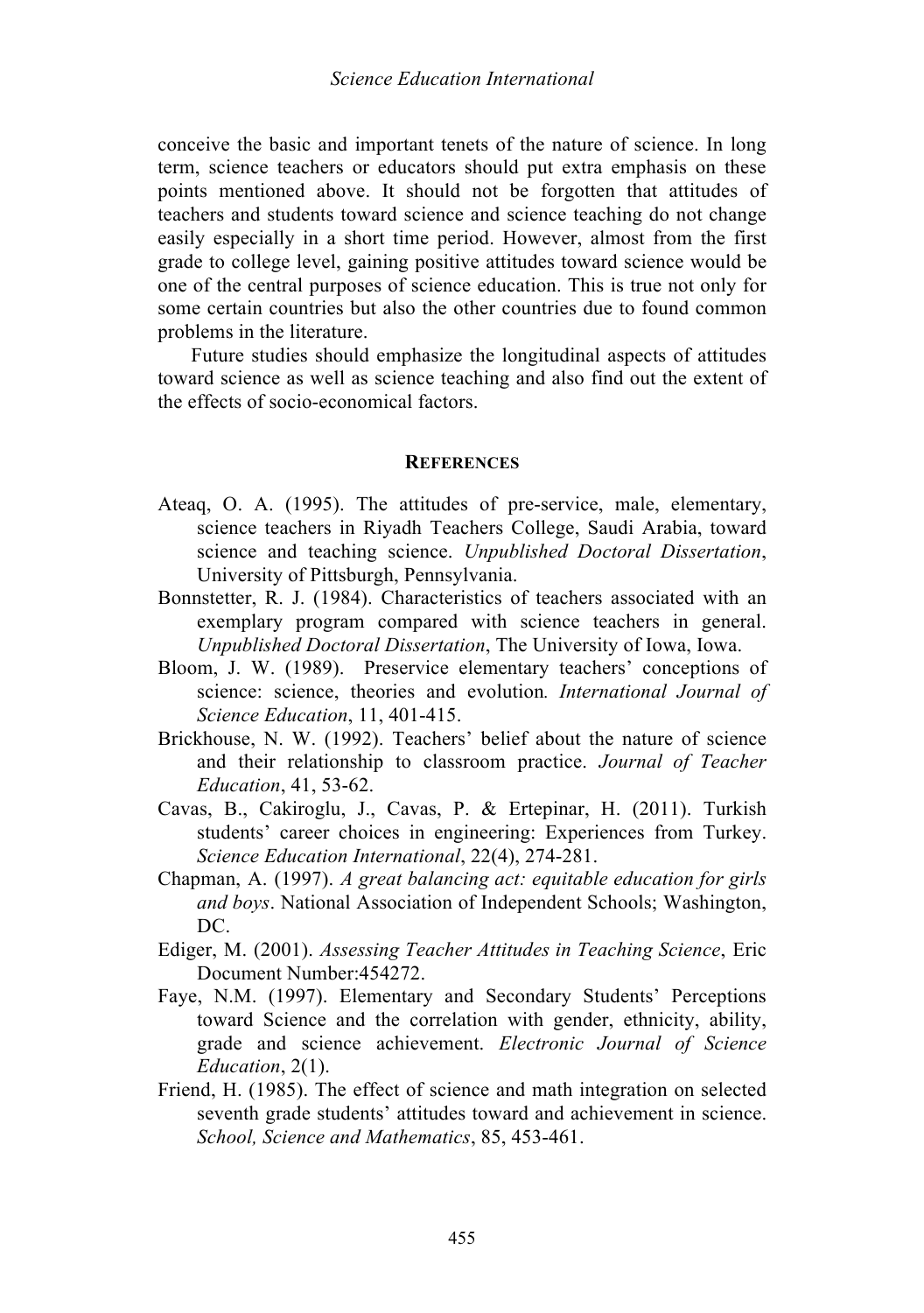- Gabel, D. (1980). Attitudes toward science ad science teaching of undergraduates according to major and number of science courses taken and the effect of two courses. *School Science and Mathematics*, 80, 70-76.
- Gibson, H. L, & Chase, C. (2002). Longitudinal impact of an inquirybased science program on middle school students' attitudes toward science. *Science Education*, 86(5), 693-705.
- Haladyna, T., Olsen, R., & Shaughnessy, J. (1982). Relationships of student, teacher, and learning environment variables to attitudes toward science. *Science Education*, 66, 671-687.
- Hoff, A. G. (1933). A test for scientific attitude. *School Science and Mathematics*, 33, 763-770.
- Koballa, T. R, & Crawley, F. E. (1985). The influence of attitude on science teaching and learning. *School Science and Mathematics*, 85, 222-232.
- Jarvis, T, & Pell, A. (2004). Factors influencing elementary school children's attitudes toward science before, during, and after a visit to the UK National Space Centre, *Journal of Research in Science Teaching*, 42(1), 53-83.
- Jelinek, D. J. (1998). Student perceptions of the nature of science and attitudes toward science education in an experiential science program. *Paper Presented at the Annual Meeting of the National Association for Research in Science Teaching*, San Diego, CA (ED418875)
- Jones, M.G., Howe, A, & Rua, M. J. (2000). Gender differences in students' experiences, interests, attitudes toward science and scientists. *Science Education*, 84(2), 180-192.

International Assessment of Educational Progress (IAEP, 1992).

- Lee, T-Y. (1993). Comparisons of cognitive development, science process skills, and attitude toward science among Republic of China preservice teachers with different science backgrounds. *Science Education*, 77, 625-636.
- Lederman, N. G. (1986). Students' and teachers' understanding of the nature of science: a reassessment, *School Science and Mathematics*, 86, 91-99.
- Komisyon (2004) *Lise 1 Biyoloji Ders Kitabı*, Milli Eğitim Bakanlığı, Ankara  $\int 9^{th}$  grade high school biology textbook prepared by a commission , The Ministry of National Education, Ankara, Turkey]
- McGinnis, J.R, & Parker, C. (1999). Teacher candidates' attitudes and beliefs of subject mater and pedagogy measured throughout their reform-based mathematics and science teacher preparation program. *Paper presented at the Annual Meeting of the American Educational Research Association*, Quebec, Canada, (ED433341).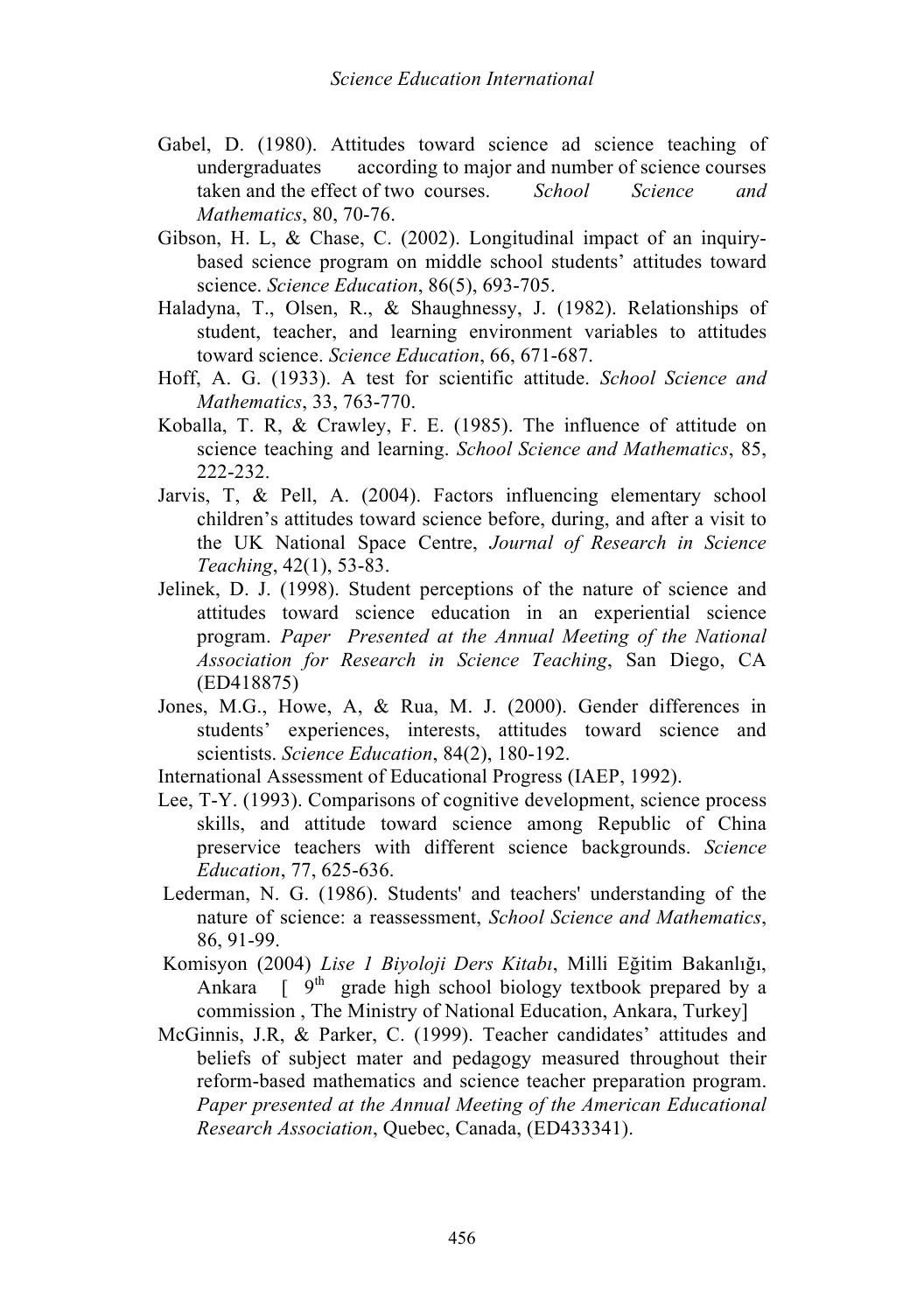- Ministry of National Education (2004). *The curriculum of 4th and 5th grade science and technology course*, Ankara, Turkey. Online: http://ttkb.meb.gov.tr/www/ogretim-programlari/icerik/72
- Ministry of National Education (2013). *The curriculum 3rd and 8th grade science course*, Ankara, Turkey. Online: http://ttkb.meb.gov.tr/www/ogretim-programlari/icerik/72
- Moore, R. W. (1973). The development, field test, and validation of scales to assess teachers' attitudes toward teaching elementary school science. *Science Education*, 57, 271-278.
- Moore, R. W. (1975). A two-year study of a CCSS group's attitudes toward science and science teaching. *School Science and Mathematics*, 75, 288-299
- Moore, R. W., & Sutman, F. Y. (1970). The development, field test and validation of an inventory of scientific attitudes. *Journal of Research in Science Teaching*, 7, 95-102.
- Moore, R. W., & Foy, H. L. R. (1997). The scientific attitude inventory: A revision (SAI-II). *Journal of Research in Science Teaching*, 34, 327-336.
- Munby, H. (1983). Thirty studies involving the "Scientific Attitude Inventory": What confidence can we have in this instrument? *Journal of Research in Science Teaching*, 20,141-162.
- National Research Council (1996), *National Science Education Standards*; Washington: National Academy Press.
- Oliver, J. S., & Simpson, R. D. (1988). Influences of attitude toward science, achievement, motivation, and science self concept on achievement in science: A longitudinal study. *Science Education*, 72, 143-155.
- Osborne , J., Simon, S. & Collins, S. (2003) Attitudes towards science: A review of the literature and its implications, *International Journal of Science Education*, 25:9, 1049-1079,
- Pigge, F. L, & Marso, R. N. (1997). Development of attitude toward teaching career in a longitudinal sample of teacher candidates progressing through preparation and five years of teaching. *Paper presented at the Annual Meeting of the American Educational Research Association*, Chicago, IL.
- Ramsay, W, & Ransley, W. (1986). A method of analysis for determining dimensions of teaching style. *Teaching and Teacher Education*,2, 69- 79
- Rodrigues, S., Jindal-Snape, D. & Snape, J. B. (2011). Factors that influence student pursuit of science career; the role of gender, ethnicity, family and friends. *Science Education International*, 22(4),266-273.
- Sensales, G, & Greenfield, P. M. (1995). Attitudes toward computers, science, and technology: A cross-cultural comparison between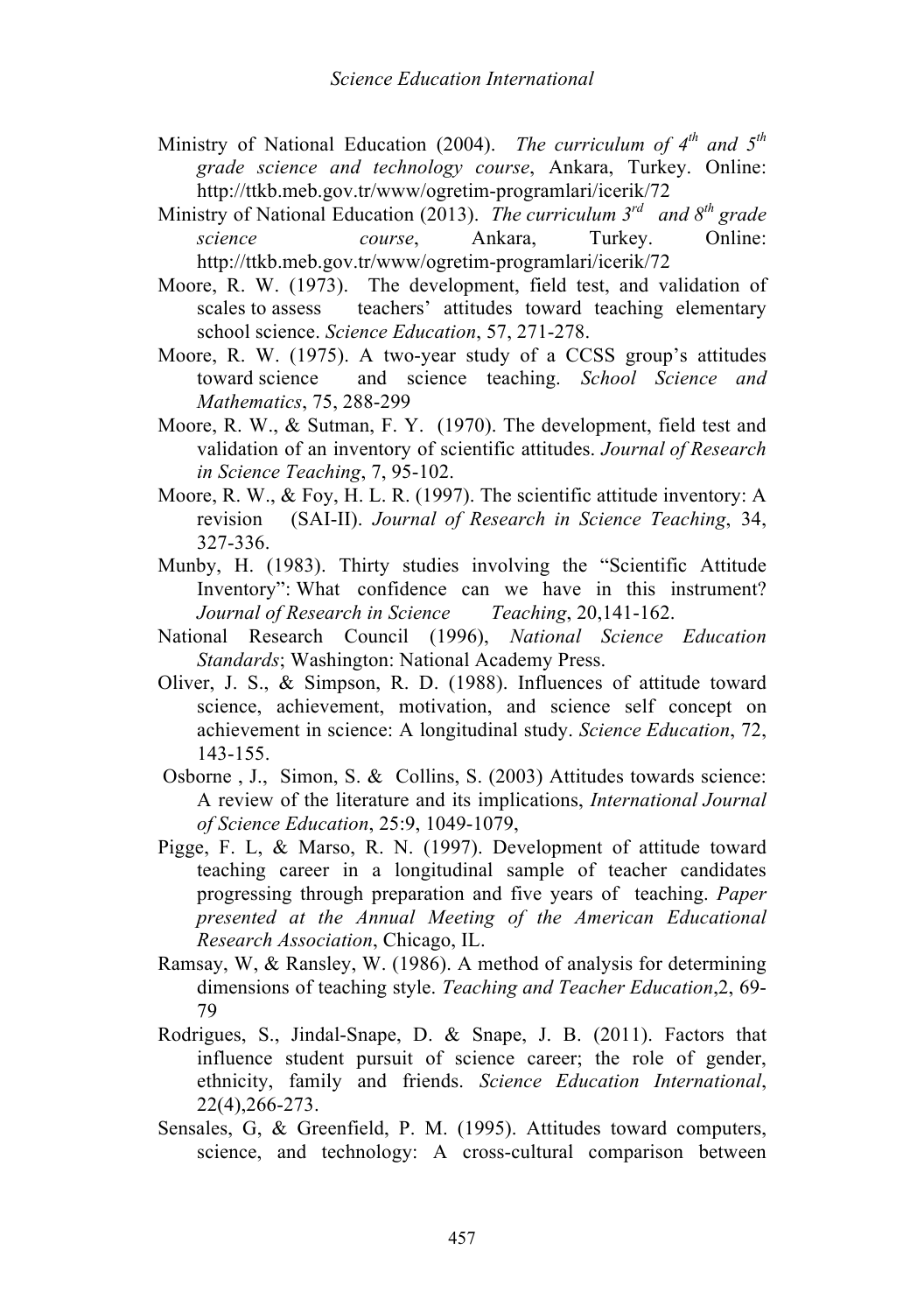students in Rome and Los Angeles. *Journal of Cross-Cultural Psychology*, 26, 229-242.

- Shamai, S. (1996). Elementary school students' attitudes toward science and their course of studies in high school. *Adolescence*, 5(4).
- Shrigley, R. L. (1990). Attitude and behavior are correlates. *Journal of Research in Science Teaching*, 27, 97-113.
- Simpson, R. D., & Oliver, J. S. (1985). Attitude toward science and achievement motivation profiles of male and female science students in grades six through ten. *Science Education*, 69, 511-526.
- Turkmen, L. (1999). *A study of undergraduate science education major students' attitudes toward science and science teaching at four-year teachers colleges in Turkey*. Unpublished Ph.D. Dissertation, The University of Nebraska-Lincoln
- Turkmen, L. (2002). Sınıf ogretmenligi ogrencilerinin fen bilimleri ve fen bilgisi ogretimine yonelik tutumlari, *Hacettepe Universitesi Egitim Fakultesi Dergisi*, 23, 218-228.
- Turkmen, L. (2004). Sınıf öğretmenliği öğrencilerin bilimsel teori ve kanunlar hakkindaki Gorusleri: Bilimin dogasiyla ilgili bir durum calismasi. *6. Fen Bilimleri ve Matematik Egitimi Kongresi,* 9-11 Eylül 2004, Marmara Universitesi-İstanbul.
- Turkmen, L. (2008). Sınıf öğretmenliği programinda öğrenim gören birinci sınıf düzeyinden dördüncü sınıf düzeyine gelen öğretmen adaylarının fen bilimlerine ve öğretimine yönelik tutumları. *Kastomonu Eğitim Dergisi*, 16(1), 91-106.
- Villeme, M. G., & Hall, B. (1980). The relation of teacher attitude to major, employment status, teaching level, and satisfaction with teaching for first-year teachers*. Humanistic Education*, 19, 85-90.
- Wang, J., & Staver, J. (1997). An empirical study of gender differences in Chinese students' science achievement. *Journal of Educational Research*, 90, 252-255.
- Weinburgh, M., J. (2000). *Gender, ethnicity, and grade level as predictors of middle school students' attitudes toward science*. Eric Research Report (ED442662).
- Welch, W., Welberg, H., & Fraser, B. (1986). Predicting elementary science learning using national assessment data. *Journal of Research in Science Teaching*, 23, 699-706.
- Yager, R., & Yager, S , (1985). Changes in perceptions of science for third, seventh, and eleventh grade students. *Journal of Research in Science Teaching*, 22, 347-358.
- Yager, R. E., & Penick, J. E. (1986). Perceptions of four age groups toward science classes, teachers, and the value of science. *Science Education*, 70, 355-364.